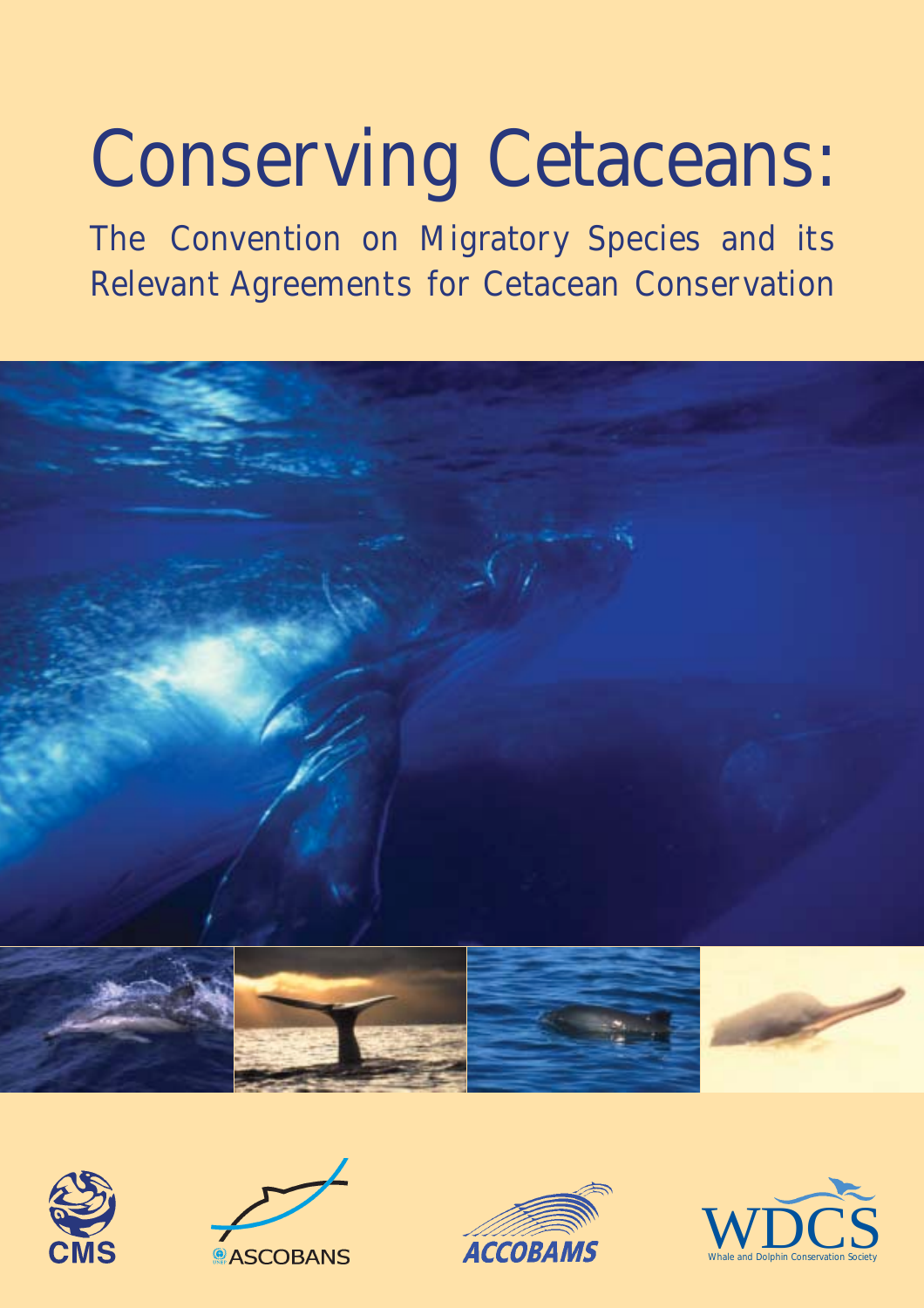Cetaceans face a wide range of threats in a rapidly changing world. There are currently eighty-six recognised species of cetaceans (whales, dolphins and porpoises) in the world. Many populations are known to be vulnerable or endangered. Several species are in danger of extinction. The status of many more populations is not well enough known to enable confident assessments to be made about the population's survival probability. The Convention on the Conservation of Migratory Species of Wild Animals (CMS) is a global environment treaty. It aims to conserve and manage avian, marine and terrestrial migratory species as well as their habitats throughout their range. The Convention organizes transboundary cooperation for species migrating across national boundaries and provides the legal framework for global action. The Whale and Dolphin Conservation Society (WDCS) is the global voice for the protection of cetaceans and their environment. WDCS's objectives are to reduce, and ultimately, eliminate the continuing threats to cetaceans and their habitats.

Conserving Cetaceans: The Convention on Migratory Species and its relevant Agreements for Cetacean Conservation

Written by Margi Prideaux

Published by WDCS, Altostraße 43, D-81245 Munich, Germany tel: +49 (0)89 6100 2393 fax: +49 (0)89 6100 2394 email: info.de@wdcs.org web (Germany): www.wdcs-de.org web (Australasia): www.wdcs.org.au web (International): www.wdcs.org

Citation: Prideaux, M. 2003. Conserving Cetaceans: The Convention on Migratory Species and its relevant Agreements for Cetacean Conservation, WDCS, Munich, Germany. 24 pp.

ISBN: 3-9808935-2-9 Text: Margi Prideaux/WDCS 2003 Layout: Roman Richter Photo assistance: Jess Feghali and Laura Stansfield Copy editing, checking and proofing: Anja Pauls, Margi Prideaux Cover photography: Ingrid Visser (main photo); Darren Rowley, Ingrid Visser, Greame Cresswell, Miguel Iniguez (small photos) p.4: Kate Grellier, p.6, p.22: Ingrid Visser, p.8: Steve Dawson, p.11, p.23 and back cover: Bill Rossiter, p.12: John Y. Wang, p.14: Per Berggren, p.15: Hal Whitehead, p.16: Elena Politi, p.17: Darren Rowley, p.18: Ingrid Visser, p.19: Miguel Iniguez, p.20: Brian Smith, p.21: Isabel Beasley Special thanks to: Bill Perrin, Lyle Glowka, Anja Pauls and Marco Barbieri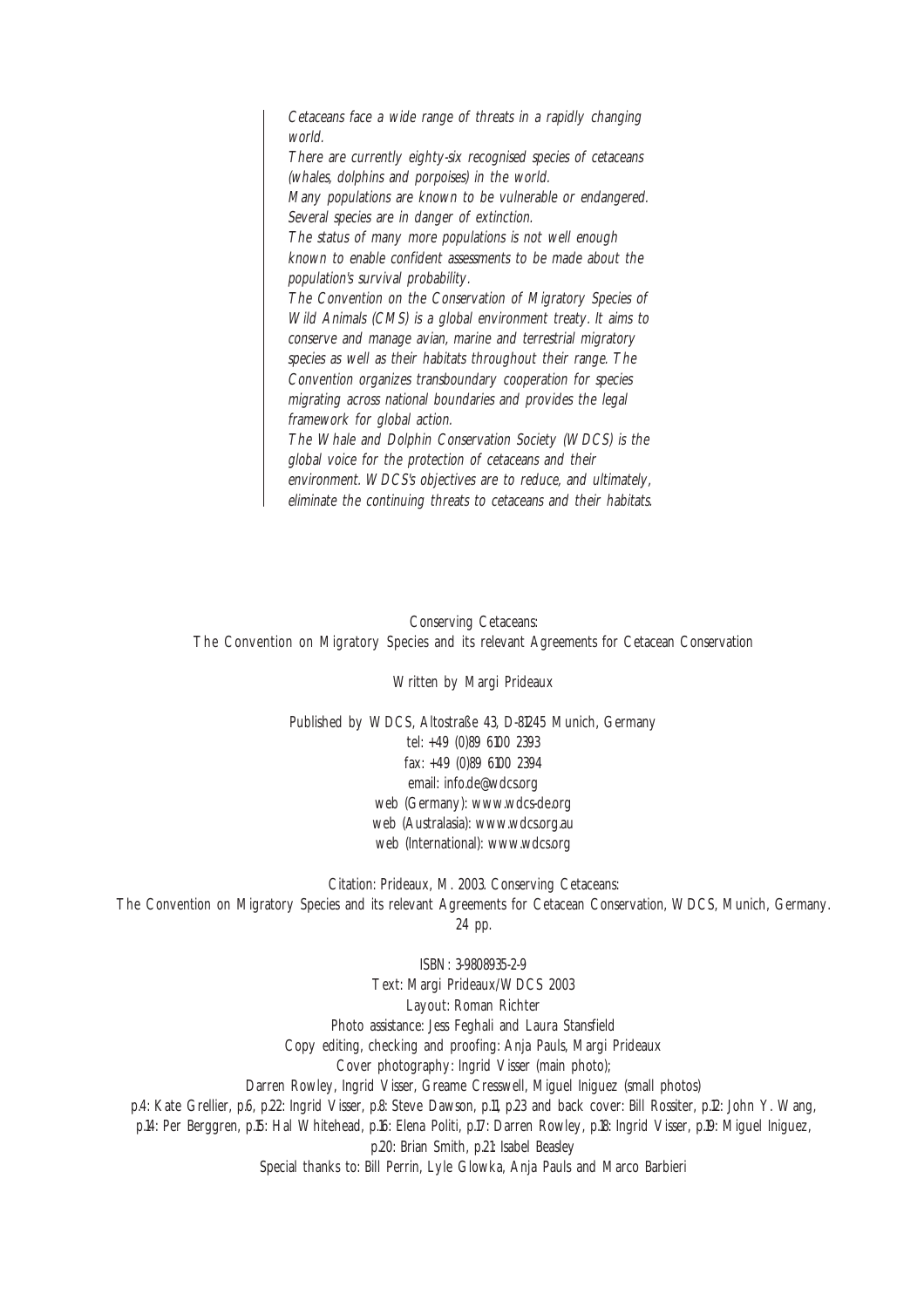## Foreword



etacean conservation is a crucial component of the work of the Convention on Migratory Species (CMS), which aims to conservand manage avian, marine and terrestrial migratory species, as we as their babitats, throughout the Convention on Migratory Species (CMS), which aims to conserve and manage avian, marine and terrestrial migratory species, as well

as their habitats, throughout their range. In the last decade, there has been an increasing interest in the marine environment and marine species within the bodies of the Convention, exemplified in several resolutions and recommendations adopted by the CMS Conference of the Parties.

The Convention has adopted a regional approach in cetacean conservation. Under its umbrella, two regional Agreements - ASCOBANS and ACCOBAMS - were developed. Both demonstrate that the Convention and its operational tools play a unique role in regional cetacean conservation.

The relevance of CMS for the regional protection of cetaceans has been confirmed by the successes of ASCOBANS and ACCOBAMS. This bodes well for the conservation of cetaceans in other parts of the world. CMS is ready for this challenge. For example, in September 2002, the Seventh Meeting of the Conference of the Parties recommended that the countries of Central and West Africa, and those of Southeast Asia, take action to develop regional instruments under CMS to conserve small cetaceans. In addition, as recently as September 2003, the World Parks Congress recognised that the innovative tools of CMS could also provide the basis to facilitate the creation of a global representative system of high seas marine protected area networks.

I wish to thank WDCS for its excellent initiative to develop this brochure on cetacean conservation and the work of CMS, its Agreements and that of WDCS. The CMS Secretariat is grateful that this organisation, which is dealing with such important species covered by CMS, recognises the Convention's potential and would like to support CMS's work. This WDCS publication is a convincing example of the important relations and partnerships the Convention cultivates with various nongovernmental organisations.

I strongly hope to continue the fruitful cooperation and good partnership with WDCS and I would like to express, again, my sincere thanks for the development of this important publication.

testal

Arnulf Müller-Helmbrecht Executive-Secretary Convention on Migratory Species Bonn, Germany November 2003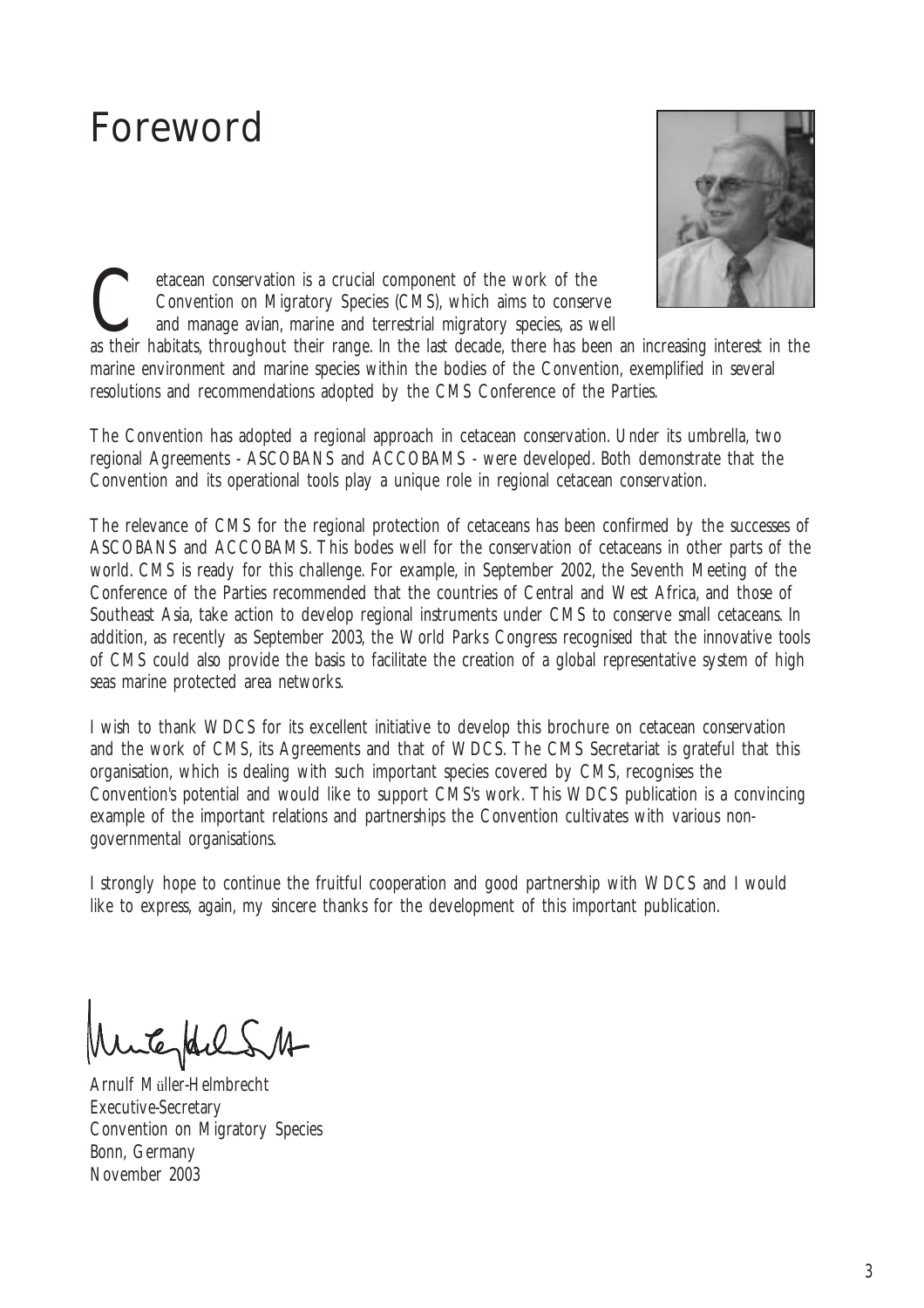"Migratory species" are def ined under CMS as "the entire population or any geographically separate part of the population of any species or low taxon of wild animals, a significant proportion of whose members cyclically and predictably cross one or more national jurisdictional boundaries" (artl (1)(a))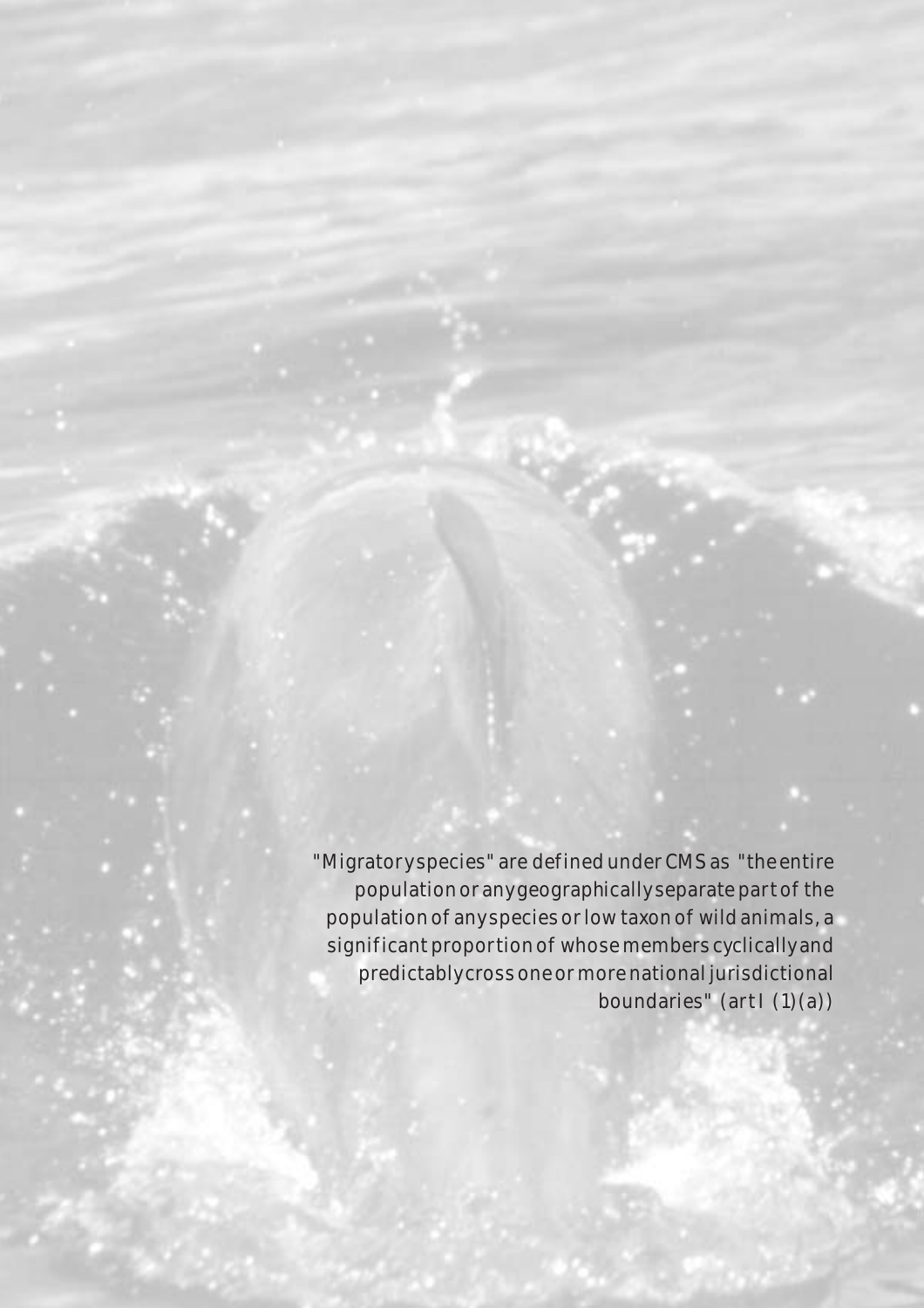## **1**CMS conserving cetaceans

The Convention on the Conservation of Migratory Species of Wild Animals (CMS) is a global environment treaty. It aims to conserve and manage avian, marine and terrestrial, migratory species as well as their habitats throughout their range.

CMS provides strict protection for endangered species, encourages the conclusion of multilateral Agreements for species with an unfavourable conservation status, and promotes co-operative research and conservation activities. The Convention entered into force in 1983 and operates through its contracting Parties, other participating States and partner organisations. The membership has grown to more than eighty Parties in Africa, Central and South America, Asia, Europe and Oceania.

The Convention organises transboundary cooperation for species migrating across or outside national boundaries, such as cetaceans. It provides the legal framework for conservation measures throughout the migratory range and strives to maintain or restore a favourable conservation status of the species and their habitats in order to facilitate, where applicable, sustainable use. CMS provides a platform to develop and tailor measures according to particular conservation needs.

More than a dozen legally binding regional and global Agreements have been concluded under the CMS umbrella so far. Two regional Agreements focus on the conservation of cetaceans, the Agreement on the Conservation of Small Cetaceans of the Baltic and North Seas (ASCOBANS) and the Agreement on the Conservation of Cetaceans of the Black Sea, Mediterranean Sea and Contiguous Atlantic Area (ACCOBAMS).

CMS differentiates between two groups of species listed in the Convention's Appendices. Appendix I lists endangered species to be placed under strict protection by the Parties. Appendix

II lists species that would considerably benefit from international cooperation. More than ten cetacean species are listed on Appendix I, while Appendix II includes nearly forty cetaceans. For many of these species, only geographically limited populations are listed.

Cetaceans face a wide range of threats in a rapidly changing world. There is growing evidence that they are being impacted by fisheries and bycatch, chemical pollution, ship strikes, noise, disturbance and harassment, habitat loss and deliberate hunts. Many of these impacts are difficult to monitor.

As highly migratory species occurring over the global commons, and often outside of national jurisdictions, cetaceans are particularly vulnerable to change in their critical and often little understood habitats. As top predators with low reproductive rates they are especially vulnerable to multiple and often cumulative impacts.

Monitoring the extent of populations, their status and recovery is often difficult. The status of many populations of cetaceans already gives cause for concern and in many other cases too little is known to make accurate assessments.

CMS is committed to greater cooperation for the conservation of migratory cetaceans. At the Seventh Meeting of the Conference of the Parties in 2002, six great whale species listed on Appendix I and seven other cetacean species listed on Appendix II were designated for concerted and co-operative action under the Convention.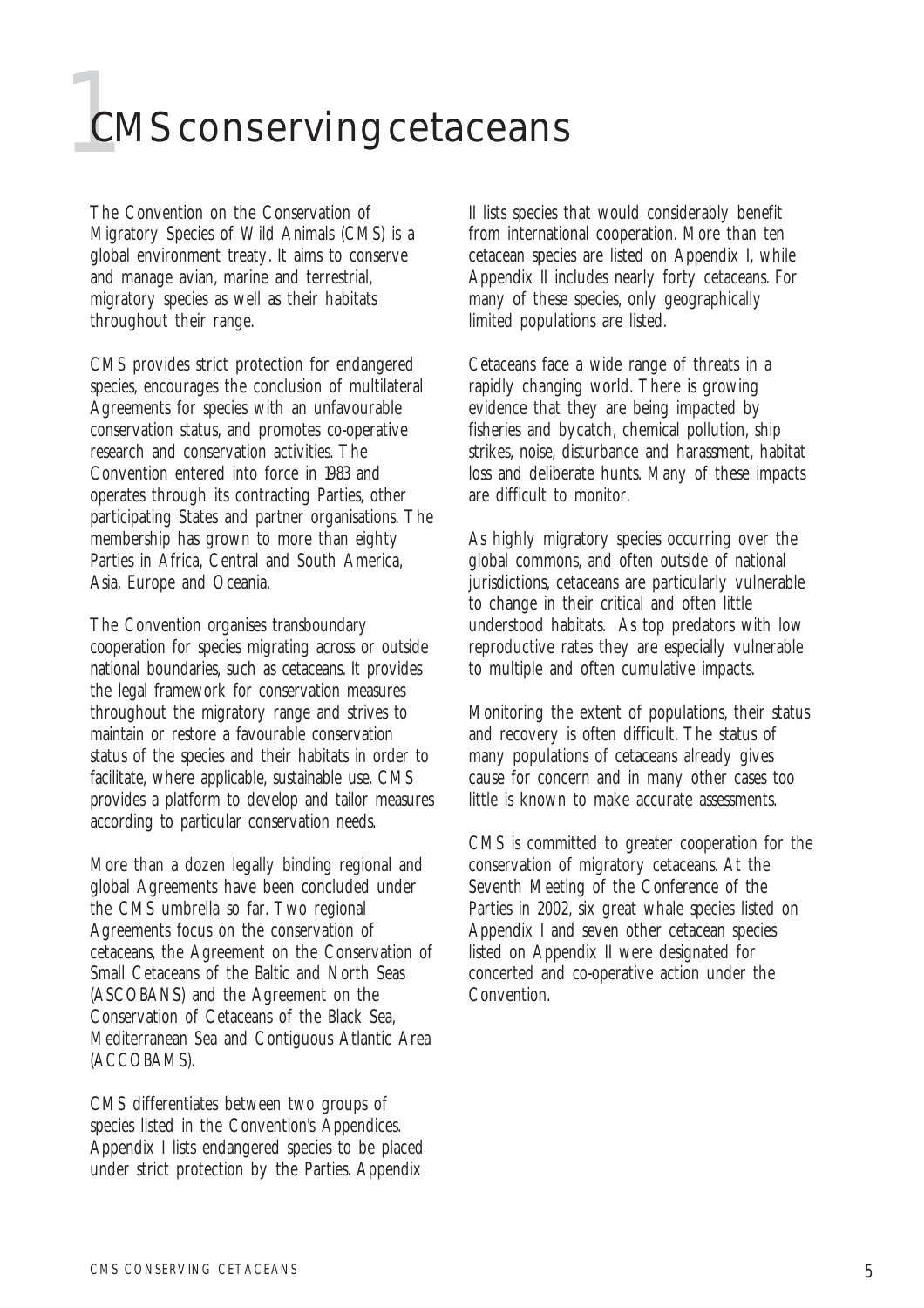»It is increasingly recognized that our understanding of cetacean biology and population dynamics is going to remain inadequate in the foreseeable future. Thus following the precautionary principle, we need to be prepared to act ... «

92 D.

**Whitehead 2000**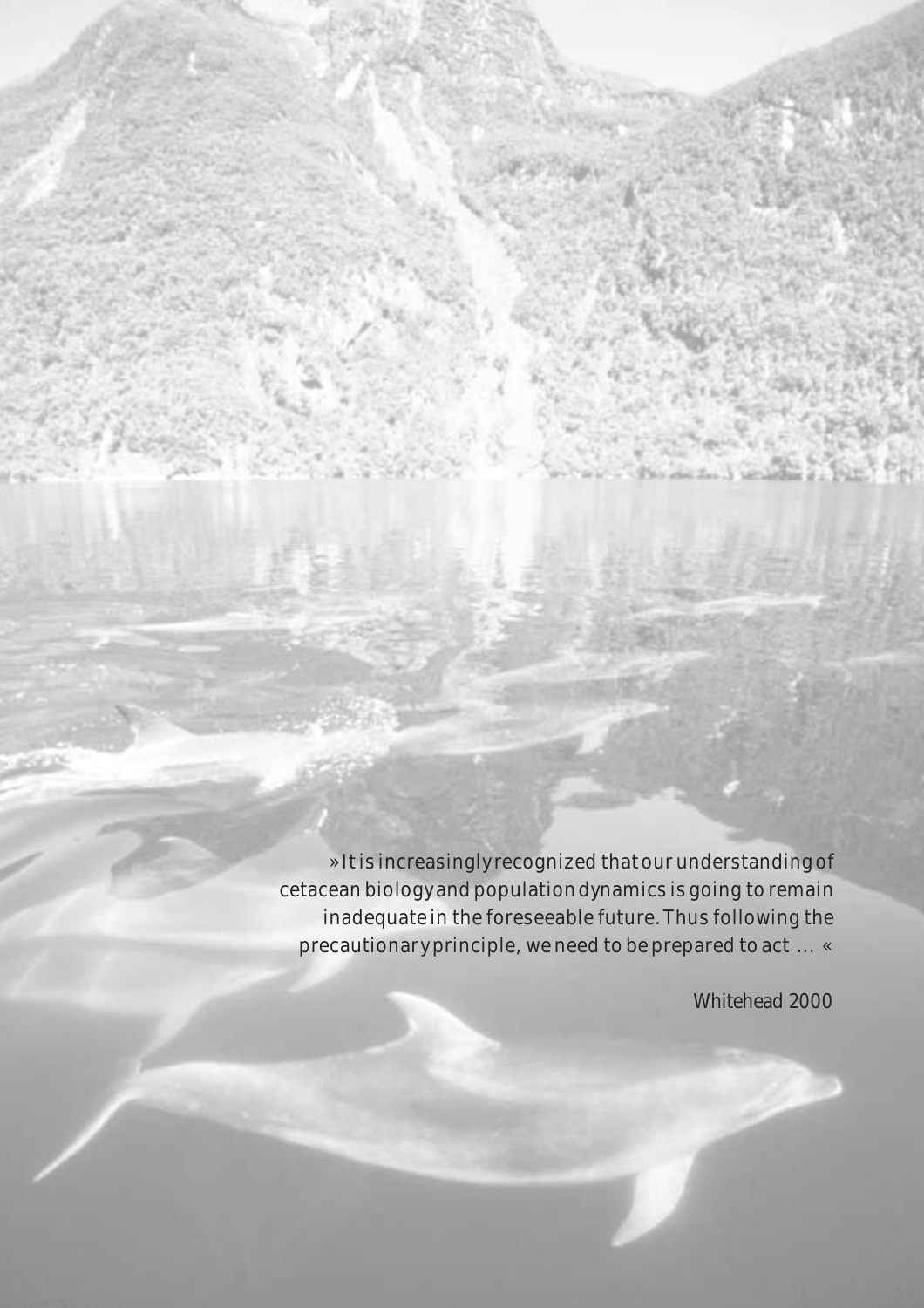## **2**Cetacean habitats and migration

Cetacean habitats are diverse. They can be found across the globe in oceans, coasts and rivers, and from the Arctic north through the equatorial tropics to the Antarctic south.

#### **New considerations for habitats**

Riverine and many coastal cetaceans have more restricted ranges, whereas marine cetacean habitats are often defined by oceanic characteristics rather than geography.

The temperature of the water seems to strongly influence which species are found within a region. Cold, warm and tropical water species are recognised with distinct, and sometimes overlapping, distributions.

For many cetacean species, critical habitats may relate to conventional geographical areas. For other species, critical habitat may be defined by more 'fluid' oceanographic parameters including temperature, salinity, and current, such as the less fixed feeding areas that are dependent on upwellings or other ever-changing oceanographic conditions.

Some species use more than one primary habitat during different parts of their migration, including the many large whales that breed in warm tropical waters but feed, after long migrations, in polar seas. Other species such as the orca may well use multiple habitats as they follow prey along a migration route.

#### **Regular, irregular and sometimes vast migrations**

The migration of many cetacean species is cyclical and predictable, coinciding with changes in season and the recurring changes in food availability. Time spent between the ends of a cetacean's migration are also important parts of their life cycle.

The migration routes of many species cross regularly between the national jurisdiction of coastal States and some species regularly cross from national jurisdictions into the high seas. Other cetacean migrations are less predictable.

There are movements within some of the enormous 'home ranges' which constitute migrations in the sense that such forays might involve the animal traveling the length and breadth of its normal home range, comprising several thousand miles and sometimes entirely on the high seas. Such journeys are often undertaken with less predictability.

These movements can appear random, or driven by unique circumstances, and may not appear to be cyclic. However the subtleties and extent of such migrations are difficult to evaluate without continuously monitoring individuals and the components of their habitats to determine the impetus for such movements. For many species this data is not yet available.

Such long journeys may still constitute migration under the working definition of CMS, even though the cyclical nature and predictability of these migrations may, at present, be unclear.

#### **Considering species and populations**

Many cetacean species inhabit vast marine regions. Some species are thought to have movements between populations on a regular basis, whereas other populations remain more distinct. Overlapping migrations may occur, but specific populations may remain isolated from each other.

The conservation status of a migratory species means the sum of the influences acting on the migratory species that may affect its long-term distribution and abundance. For this reason the assessment of population status is critical.

There can be little doubt that there are a number of significant pressures which act independently and cumulatively to influence not only the migration of cetaceans but also their long-term population distribution abundance and survival.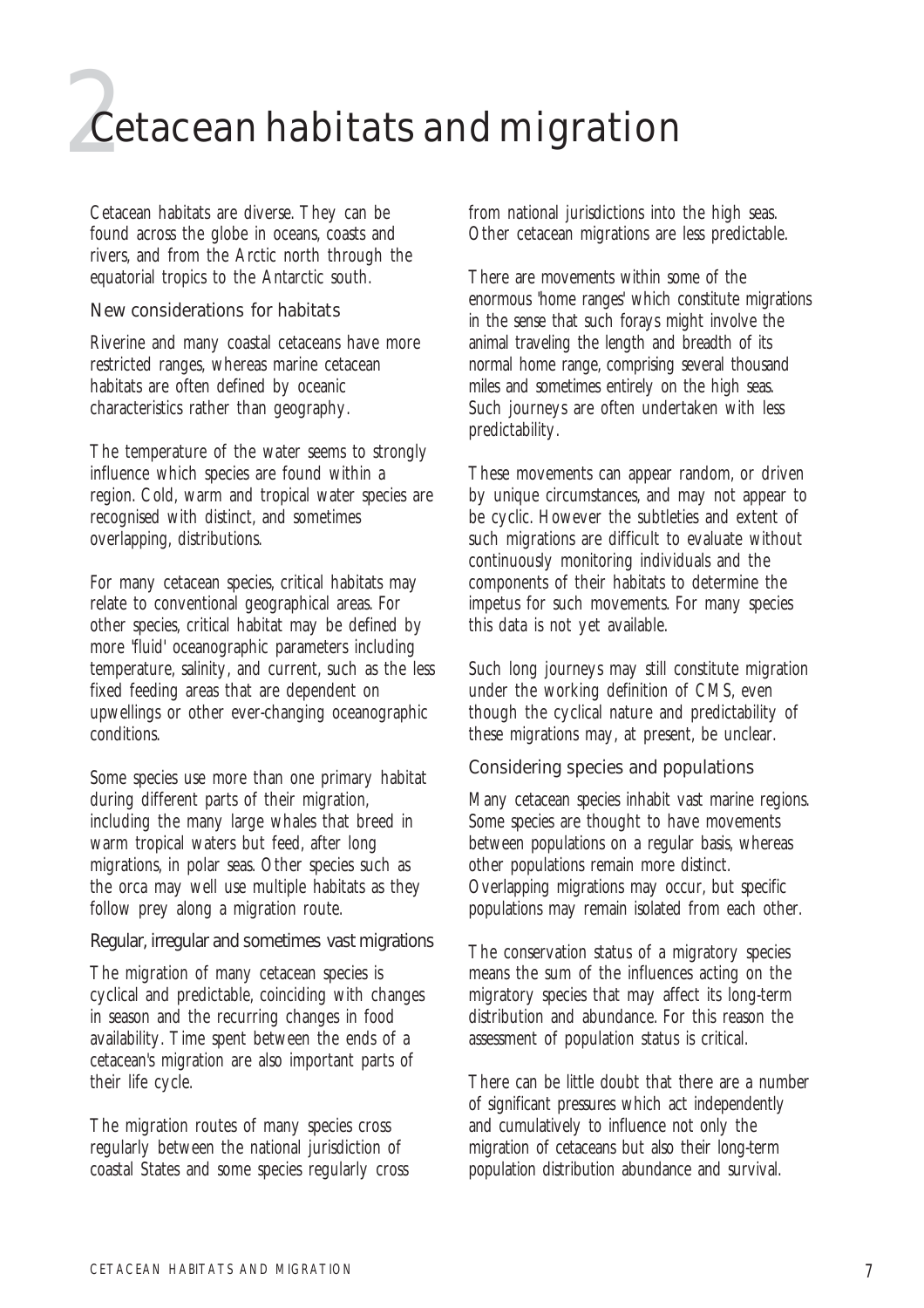WDCS has substantial experience working within CMS and its regional Agreements for theConservation of Small Cetaceans of the Baltic and North Sea (ASCOBANS) and cetaceans in the Black Sea, Mediterranean Sea and the Contiguous Atlantic area (ACCOBAMS). This experience is ref lected in both representation at the Advisory Committee of ASCOBANS, in participating in the work of the Scientif ic Committee of ACCOBAMS and through ongoing provision of essential global information on threats that cetaceans currently face, including fisheries interactions, noise and chemical pollution, direct kills, habitat degradation and global warming.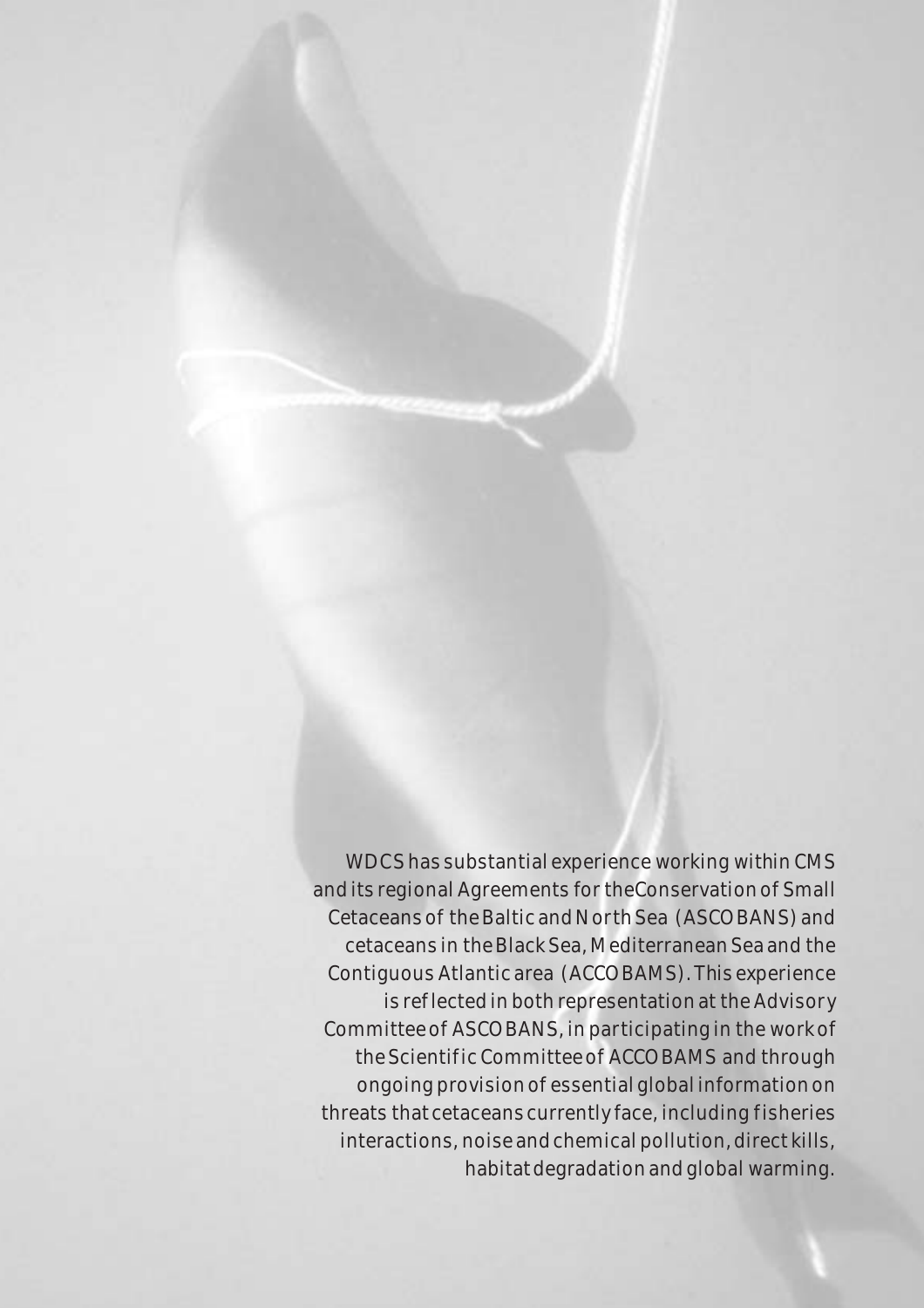# **3**Threats to cetaceans

The health of many of the world's cetacean populations is threatened by bycatch, pollution, habitat destruction, over-fishing and climate change. Other threats include activities that may frighten, displace or harm these species such as underwater noise pollution from sources such as shipping traffic, wind farms, seismic surveys and military sonars.

#### **Fisheries and Bycatch**

Global fisheries are increasing in intensity and range. The introduction of more sustainable fishing techniques can reduce this pressure. However, the use of destructive fishing methods and the growth of many modern commercial fisheries continues to impact many cetacean populations around the world. The impacts can be both direct through bycatch and indirect through loss of prey species.

Bycatch is one of the main concerns of CMS and the Agreements ASCOBANS and ACCOBAMS. The Seventh Meeting of the Conference of the Parties emphasized that bycatch remains one of the major causes of mortality from human activities in the marine environment and recommended a speedy implementation of CMS Resolution 6.2, which requests all Parties to strengthen measures to protect the species against bycatch (CMS Recommendation 7.2). Cetaceans are known to become entangled in many gear types, including long-lines, drift nets, trap lines and midwater trawls, but the largest problem remains with coastal gill nets, drift nets and purse-seine nets. The continued use of gill nets is endangering a number of coastal species of dolphin and porpoise.

Some cetacean populations may also be threatened by the sheer scale of modern fisheries. As fisheries compete with one another for fish, less and less prey is available for cetaceans and other wildlife to eat.

#### **Chemical pollution**

There are many different sources of chemical pollution, including domestic sewage, industrial discharges, seepage from waste sites, atmospheric fallout, domestic run-off, accidents and spills at sea, operational discharges from oil rigs, mining discharges and agricultural run-off. Many rivers, estuaries and coastal waters near large human population centres show signs of eutrophication and heavy metal contamination. Toxic algal blooms are increasingly common around estuaries and bays.

The impacts of chemical pollution on cetaceans range from direct physical poisoning to degradation of important habitats. The chemicals that are probably of most concern for cetaceans are the persistent organic pollutants (POPs) including pesticides, such as DDT, and industrial chemicals; most famously the PCBs. These substances enter marine food chains and accumulate along the chain to the marine top predators.

Damage to the reproductive and immune systems of marine mammals (and other species) are the likely consequences of their extraordinary pollution 'burdens'. Many cetacean populations are known to be carrying heavy contaminant burdens which may contribute to increased mortality.

There has been a worldwide increase in reports of viral and bacterial diseases affecting marine species as well as an apparent increase in toxic algal blooms. Habitat degradation, in particular increased chemical contamination, is thought to have facilitated disease outbreaks and the immunotoxic affects of some substances has been associated with marine mammal mass mortalities. The increasing and cumulative pressures on cetaceans and the current trends of climate change may make cetaceans more susceptible to disease. The transport of pathogens around the world, through the movement of products and ballast water, may increase exposure to disease and environmental contaminants may be facilitating the emergence of new diseases. In addition, exposure to chemical substances that have immunotoxic effects may lower cetacean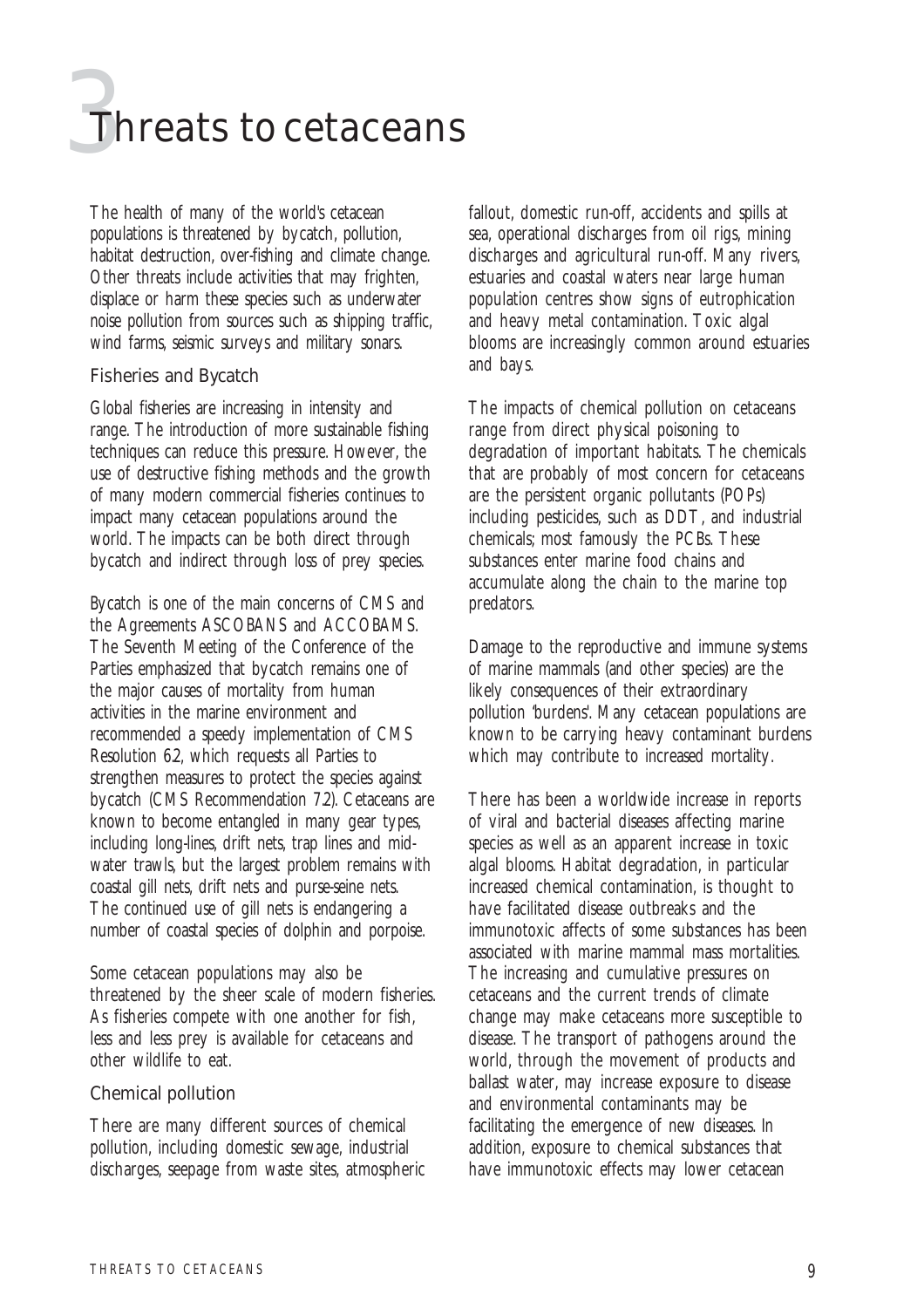immune responses and algal bloom outbreaks may further increase the toll of weakened populations by reducing their food supply as fish die.

#### **Ship strikes, noise, disturbance and harassment**

Hearing is the most important sense for cetaceans, and the ability to hear well is vital in all key aspects of their lives including finding food, navigating and social interactions. Any reduction in hearing ability - whether by physical damage or masking by other sound may seriously compromise the viability of individuals and, therefore, populations.

Human-created noise in the marine environment contributes to an already significant natural biological and ambient level of sound. Introduced noise pollution comes from shipping and other vessels, military activities, fisheries anti-predation devices, ocean research, and the air-guns used in seismic testing to find oil and gas deposits. An emerging threat to cetaceans are the potential impacts of marine wind farms. The concern about the potential negative impact of wind turbines to wildlife has been expressed by CMS at the Seventh Meeting of the Conference of the Parties (CMS Resolution 7.5).

Whilst many of the sources of introduced noise are localized, some recent military technologies have utilized powerful detection mechanisms that may radiate over thousands of kilometres of the ocean.

Potential impacts of human-created noise on cetaceans range from physical damage to these animals (especially to those in close proximity to the noise source) to altering behaviour, increasing stress and displacement from important habitats.

Evidence is slowly emerging that collisions between vessels and cetaceans may be happening more frequently than previously suspected and may, especially in the case of endangered or geographically isolated cetacean populations, pose a serious conservation threat.

In addition, the extent of harassment, whether intentional or incidental, may be an increasing

and little understood problem in coastal waters.

The impact of greatest consequence associated with noise pollution, harassment and ship strikes may be the cumulative and long-term impact that we are currently unable to assess and evaluate.

#### **Habitat loss and degradation**

It is important to both the individual and the survival of the population (or species) that its habitats continue to be suitable to support it.

Habitat loss is especially critical for cetaceans with limited range, such as river dolphins. In many areas habitat loss is caused by dams, fishing structures and withdrawal of water for human use. In some parts of the world water management, flood control and major river modification, including the removal of surface water, has led to population decline. Dams prevent migration and create barriers which fragment populations. Prey species may be reduced, while sedimentation, nutrient over-enrichment and salinity, and in turn eutrophication, increase.

Habitat loss is also a concern for coastal and offshore species. Changes in the atmosphere, weather patterns and marine ecosystems are currently being observed. Predictions include sea surface changes and sea level rise. Changes in the ice-caps may affect rainfall and salinity, and temperate changes may impact on coastal upwelling regions causing a possible reduction in nutrient concentrations and 'productivity' which in turn can impact whole food chains.

The modification of habitats may cause shifts in cetacean food sources (through change in upwelling patterns and prey aggregation). Species that have evolved to find food in a highly patchy environment may have difficulties securing prey.

The implications of climate change for cetaceans are compounded by the apparent rate of change (some 3 to 4 degrees celsius in higher latitudes in only 50 years) which is thought to be much faster than anything that cetaceans have been exposed to in the past. When considered in the context of cumulative impacts, the ability of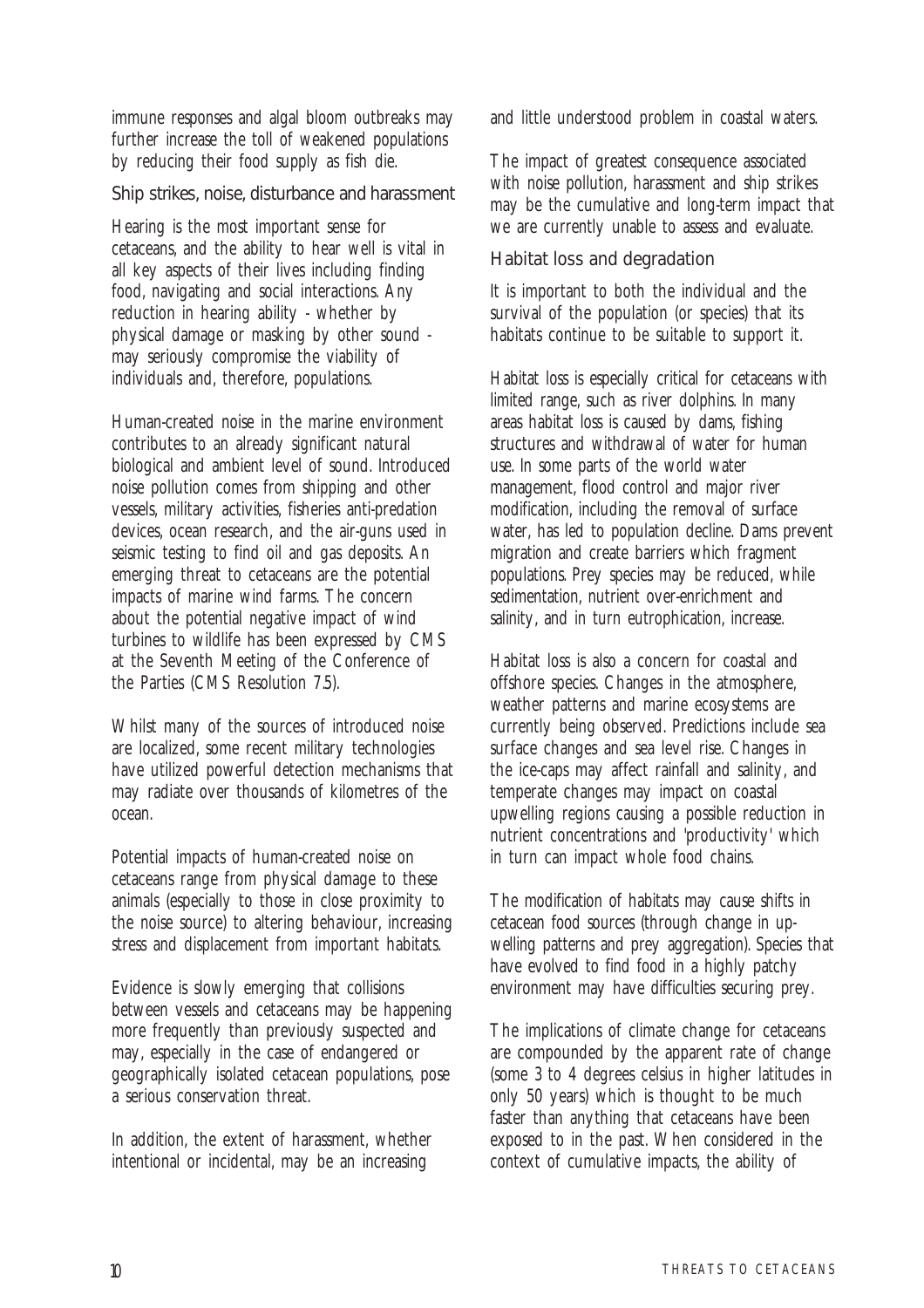cetacean populations to adapt to this rapid change may be compromised.

#### **Deliberate hunts**

Some coastal communities have exploited cetaceans for centuries, mainly for food and oil. However, the pattern of exploitation has dramatically changed over the last few centuries as different cetacean species have become the focus of commercial hunts.

The dramatic decline in 'great whale' populations worldwide is primarily due to commercial whaling which is now regulated by the International Whaling Commission (IWC), which implements the 1946 International Convention on the Regulation of Whaling. In 1982, the IWC agreed to a total moratorium on commercial whaling by setting zero quotas. However, two parties to the IWC undertake scientific whaling, and another conducts a commercial hunt under an objection lodged against the moratorium. These three whaling nations conduct annual hunts of over 1400 minke, sei, Bryde's and sperm whales in the North Atlantic, North Pacific and Southern Ocean, as well a large number of small cetacean species.

The IWC permits 'aborigines', whose cultural and nutritional need for whales and whaling it has recognised, to hunt some baleen species 'exclusively for local consumption'. It establishes five year blocks of annual Aboriginal Subsistence Whaling quotas. However, these quotas currently concentrate on some of the most depleted whale species and the IWC's Scientific Committee has expressed concerns that it has inadequate information on some species to set safe quotas.

There are other documented cetacean harvests in South Asia, East Asia, South East Asia, and parts of Africa and South America. In some cases, dolphin and porpoise bycatch has turned to directed net or harpoon hunts by artisanal fishers. The impact of these new directed nets hunts is not known as very little data is available on the targeted populations or the number of animals being caught. It is likely that the hunts are not sustainable. The belief that cetaceans compete with fisheries or damage fishing nets has prompted culls in some regions.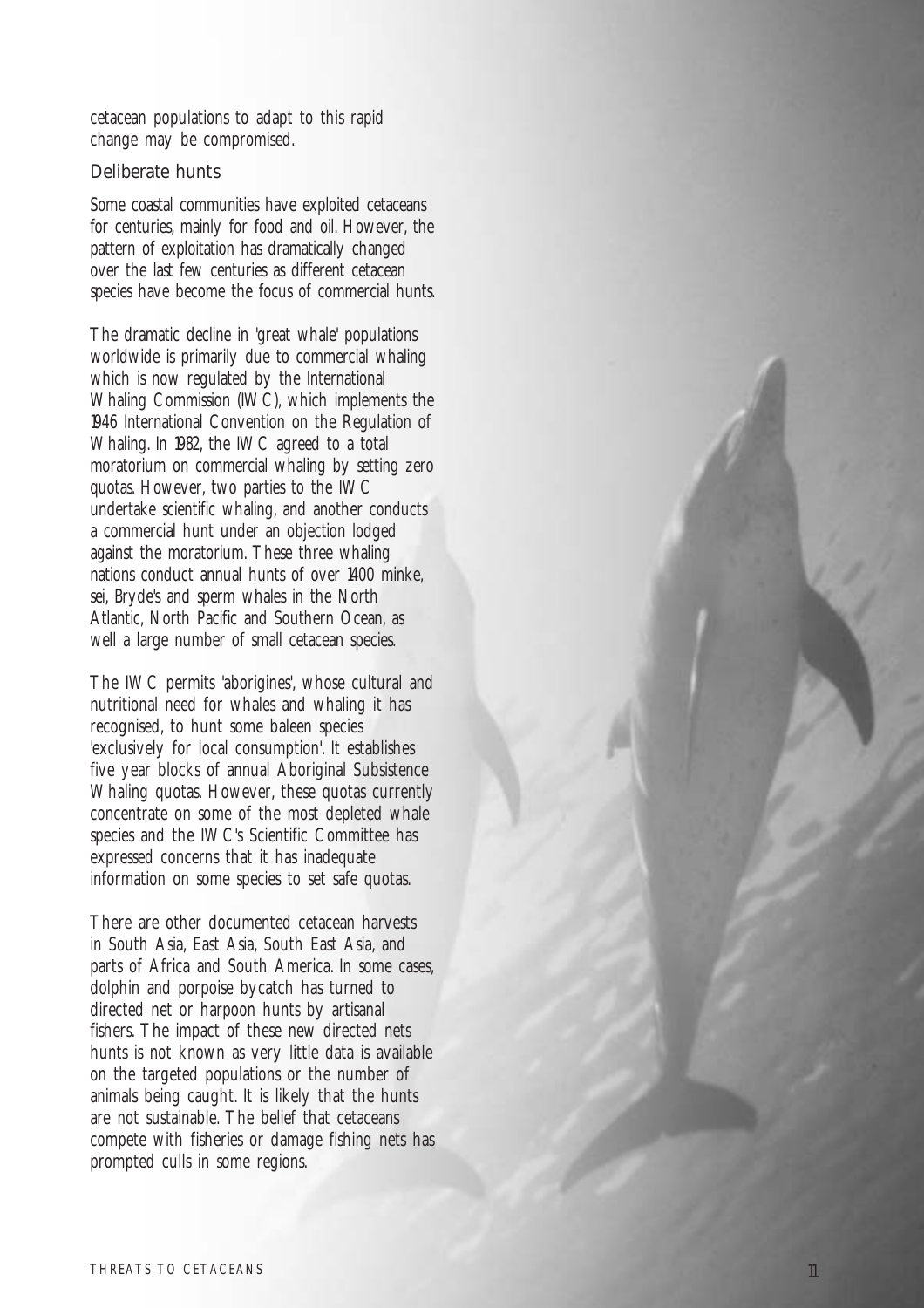WDCS was pleased to have been recognised as an off icial ACCOBAMS Partner organisation "as a consequence of the historical relationship" with the Secretariat and "in facilitating cooperation in assessment and management activities of mancetacean interactions and also in activities of capacity building, collection and dissemination of information, training and education".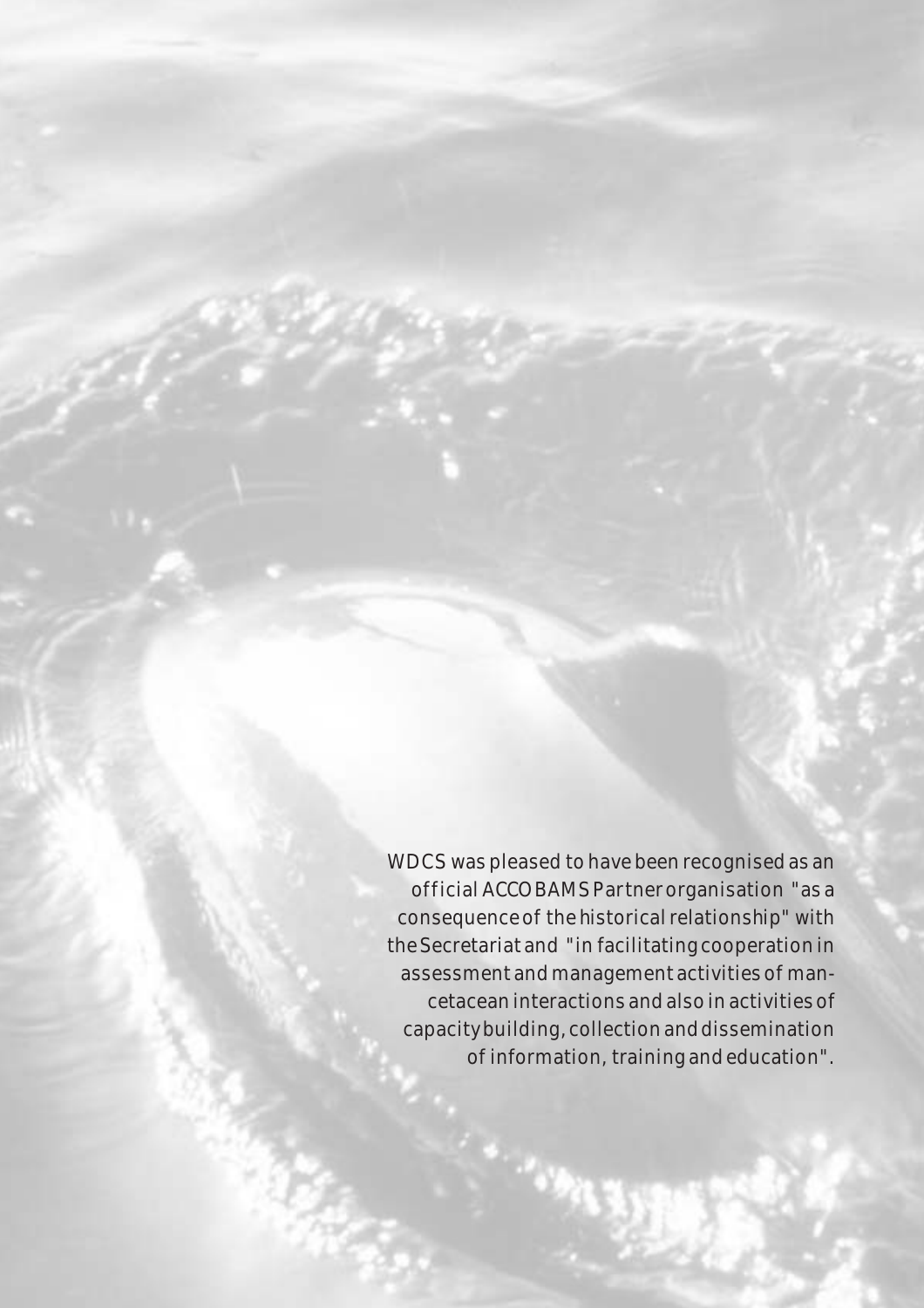## **4**Conserving species in regions

Because cetaceans are often highly migratory, they cross multiple jurisdictional boundaries on their travels. Therefore their effective protection can only be achieved by means of international cooperation. Impacts experienced by cetaceans differ significantly from region to region. Developing solutions to conservation problems is possible through regional Agreements. Countries within defined geographical areas that have historical experience as well as socio-cultural, political or economic linkages in common can often find the negotiation of regional instruments easier than broader international Agreements.

Multilateral Agreements are key operational tools of CMS offering tailored regional instruments for conservation activities. They range from legally binding treaties to less formal instruments, such as Memoranda of Understanding. In this respect, CMS acts a framework convention from which regional treaties evolve. All Agreements are based on concrete management and conservation plans.

Since 1990, more than a dozen international Agreements and Memoranda of Understanding have been concluded under the CMS umbrella, for bats, birds, deer, dolphins and whales, marine turtles and seals.

In addition to facilitating regional Agreements, CMS promotes co-operative conservation and research projects. These projects help to catalyse conservation actions, fill gaps in knowledge and provide a better scientific foundation for action. One example is the West African Cetaceans Research and Conservation Programme, which is conceived as a long-term international effort to stimulate broad regional involvement. Another CMS-sponsored initiative is a study providing a comprehensive review of available information on small cetacean migration and conservation issues on a worldwide scale. CMS also promotes capacity building measures, such as a workshop on the conservation and management of marine mammals in West Africa.

The Global Register of Migratory Species (GROMS), which supports the work of CMS, contains a list of 2,880 migratory vertebrate species in digital format, together with their threat status according to the IUCN Red List, and digital maps for approximately 800 species. GROMS summarizes the state of knowledge about migratory species and brings together information sources from basic research and conservation, making them mutually available to the respective communities.

Over the past decade, WDCS has supported around one hundred conservation field projects in over forty countries, spanning all six continents. These projects include scientific work such as population studies, research on threats and threat mitigation, as well as a broad range of conservation initiatives such as encouraging government authorities to designate areas of marine protection; working with local law enforcement agencies; and developing alternative fishing activities to reduce bycatch. WDCS is acutely aware that such programs can only be successful with the full support and participation of local people and aims to identify and work closely with local scientists, conservationists, educators and other community members in each region, in order to ensure long-term solutions.

The research and conservation work supported by both CMS and WDCS continues to contribute to tangible conservation outcomes for a range of species. Taking the next step of using this fieldwork to underpin conservation Agreements requires preparatory work, commitment to research and mitigation training in many regions and inclusive negotiation should be considered as part of a long term program for CMS, Range States, WDCS and other expert organisations.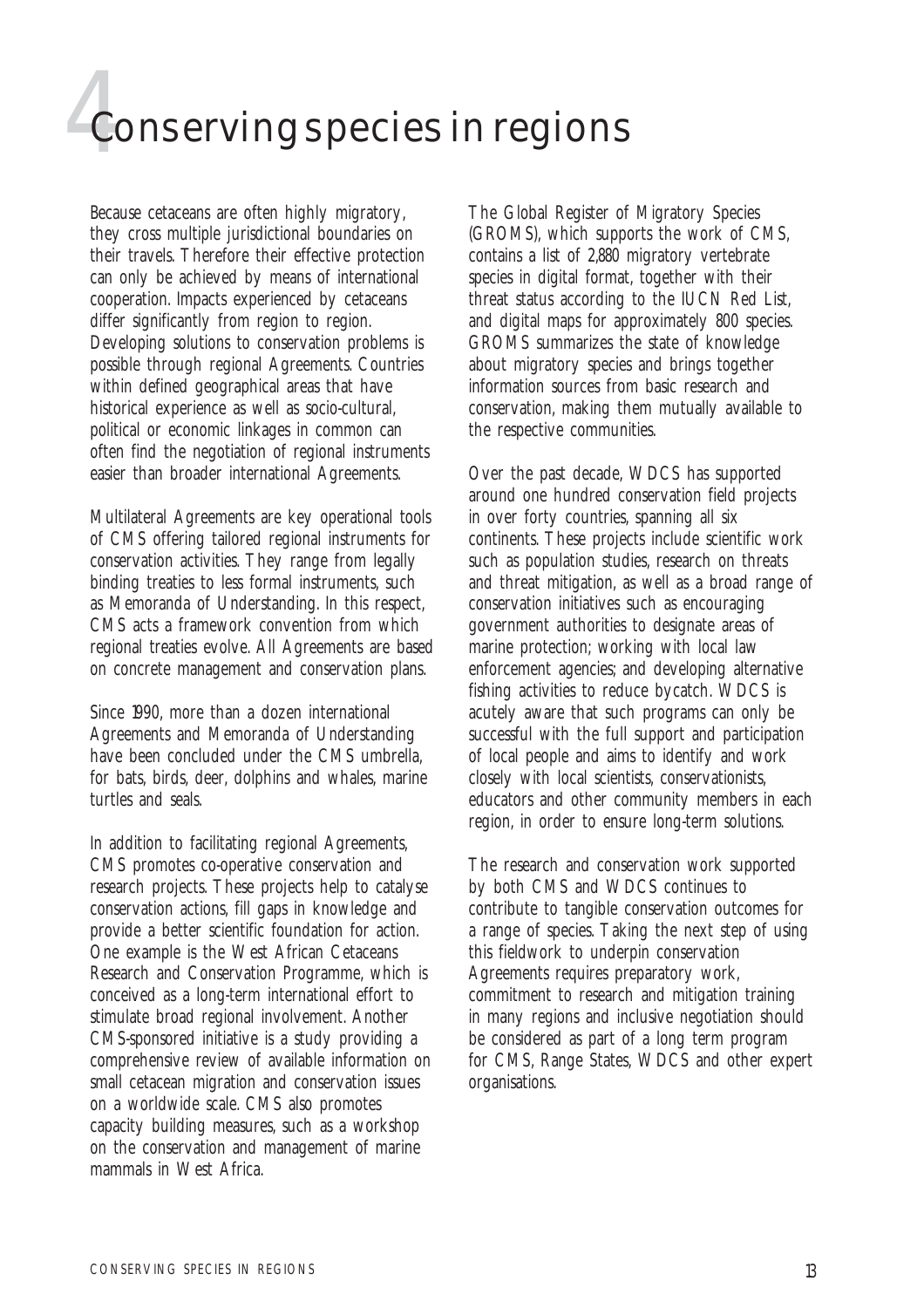#### **Harbour Porpoise,** Phocoena phocoena

#### **Status:**

CMS Appendix: II (North and Baltic Sea population, western Mediterranean population, Black Sea population) IUCN: Vulnerable (populations in the Baltic and Black Sea/Sea of Azov may be endangered)

#### **Biology and Migration:**

Harbour porpoises are found in the coastal waters of the sub-Arctic and cool temperate waters of the North Atlantic and the North Pacific. They are the only member of the porpoise family living in European waters. The majority of sightings occur within 10km (6 miles) of land. They frequently visit shallow bays, estuaries, and tidal channels under 200m in depth, and have been known to swim up rivers. Seasonally, due to food movements, they tend to be inshore in the summer and offshore in the winter, as well as sometimes north in summer and south in winter. Some populations are present all year round.

#### **Threats:**

Bycatch, prey depletion, chemical pollution, hunting/whaling, habitat loss, noise pollution, human disturbance and boat traffic.





## The Agreement on the Conserva Baltic and North Seas (ASCOBA

UNEP/ASCOBANS (the Agreement on the Conservation of Small Cetaceans of the Baltic and North Seas) is important as both the responsible multilateral Agreement for cetacean conservation in the region and also as the first Agreement for cetaceans under CMS.

ASCOBANS was concluded in 1991, entered into force in 1994 and is open for accession by all Range States (i.e. any state that exercises jurisdiction over any part of the range of a species covered by the Agreement or whose flag vessels engage in operations adversely affecting small cetaceans in the Agreement area) and by regional economic integration organisations.

The aim of the Agreement is to promote close cooperation amongst Parties with a view to achieving and maintaining a favourable conservation status for small cetaceans. ASCOBANS covers all species, subspecies or populations of toothed whales in the North and Baltic Seas except for the sperm whale.

Bycatch is considered the most serious threat to cetacean populations in the ASCOBANS area. Marine pollution, noise pollution, habitat destruction and competition with fisheries are further dangers.

The extent of the threat to small cetaceans in the ASCOBANS area is dramatically illustrated by the decline in the population of harbour porpoises, in the Baltic Seas. The harbour porpoise, Phocoena phocoena, is the most common cetacean species in the North Sea and the only native cetacean inhabiting the Baltic.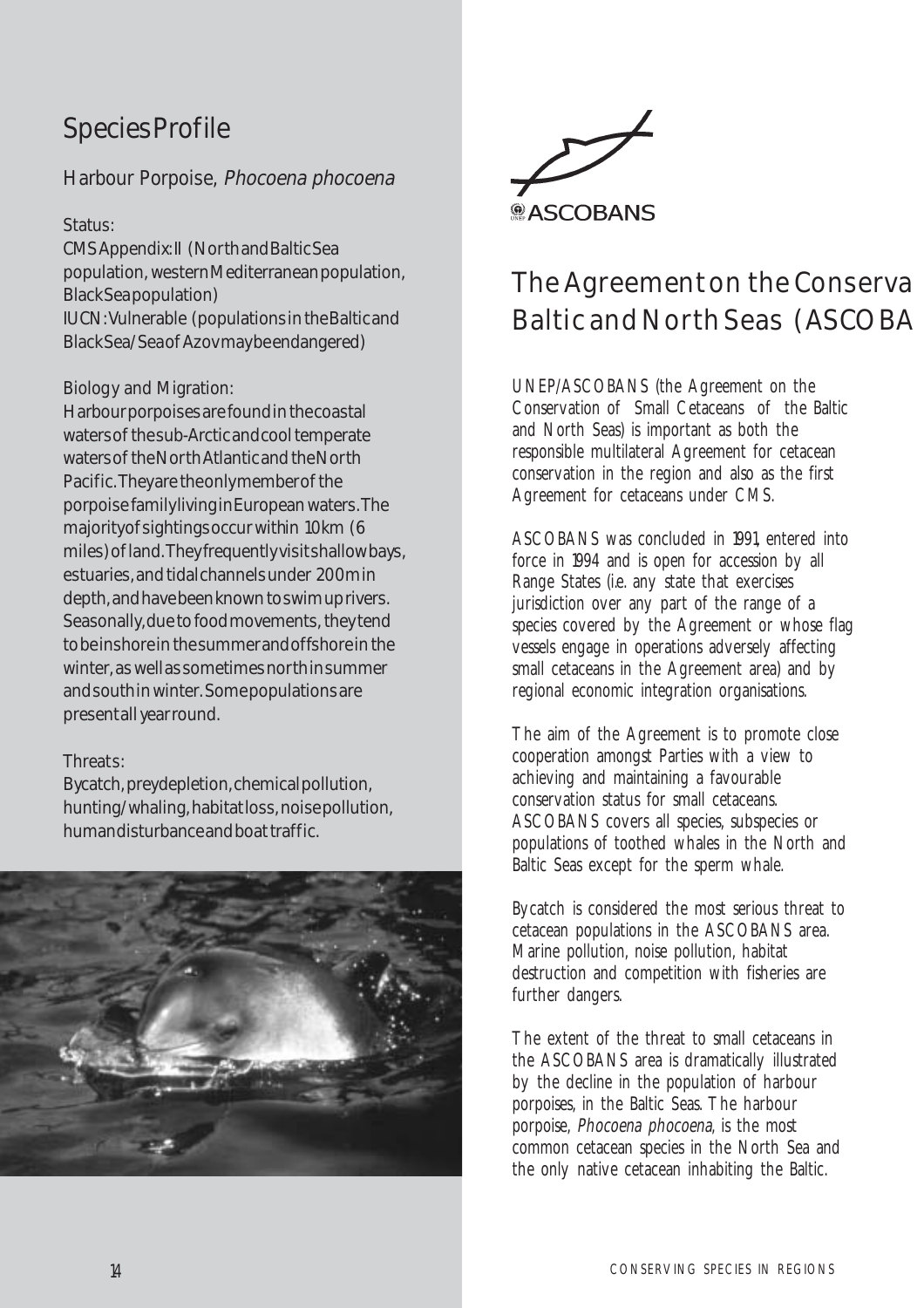## tion of Small Cetaceans of the NS)

According to the most recent estimates, the number of harbour porpoises in the Baltic Sea has dropped to around 600.

A conservation and management plan forming part of the Agreement obliges Parties to engage in habitat conservation and management, surveys and research, pollution mitigation and public information.

The ASCOBANS Action Plan focuses on the following areas:

- Habitat conservation and management
- Surveys and research
- Use of bycatches and strandings
- Legislation
- Information and education

More recently ASCOBANS has developed a recovery plan for the Baltic harbour porpoise (Jastarnia Plan), which recommends a program for bycatch reduction, research and monitoring, marine protected area establishment and an increase of public awareness.

To achieve its aim, ASCOBANS cooperates with Range States that have not (yet) acceded to the Agreement, relevant intergovernmental organisations and non-governmental organisations. While much has already been achieved, much remains to be done.

### Species Profile

#### **Sperm whale,** Physeter macrocephallus

#### **Status:**

CMS Appendix : I and II IUCN : Vulnerable

#### **Biology and Migration:**

Sperm whales are found in most of the world's oceans, except the high Arctic. Populations concentrate where the seabed rises steeply from a great depth, which may draw them near coasts and oceanic islands, in search of their major food, deep-sea cephalopods. The species has been found in the Atlantic, Indian and Pacific Oceans, and, more rarely, in semi-landlocked regions such as the Mediterranean and the Black Sea. Migration varies between the sexes with mature males ranging into the higher latitudes, during summer. Populations in the Atlantic, Indian and Pacific Oceans are partially isolated from each other by the major continental land masses and the contact between the populations is largely unknown. The Northern and Southern Hemisphere populations may also be isolated from each other.

#### **Threats:**

Hunting/whaling, entanglement in fishing nets, ship strikes, chemical pollution.

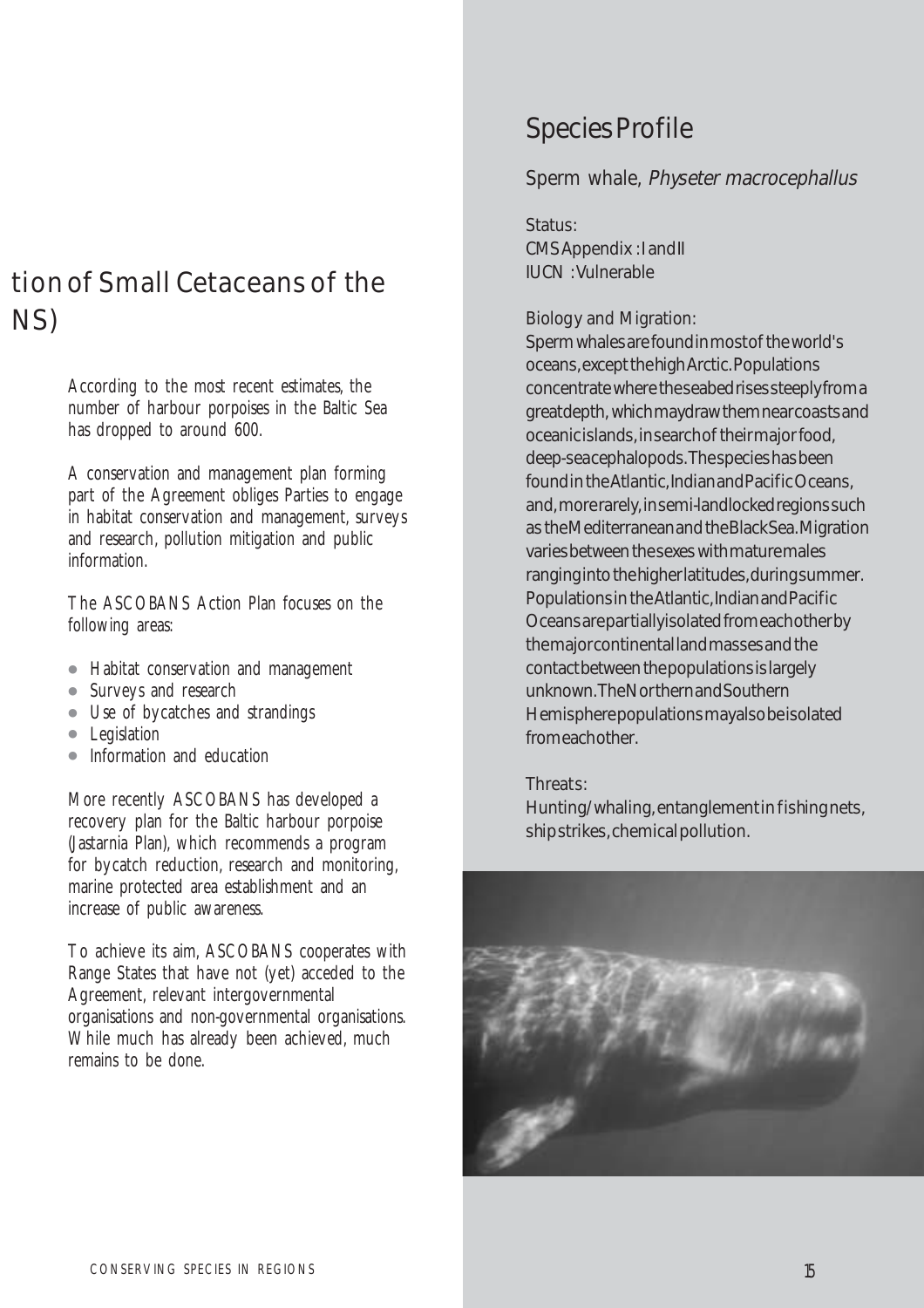**Common dolphin**, Delphinus delphis

**Status:** CMS Appendix: II IUCN: Least Concern

#### **Biology and Migration:**

The common dolphin is a largely oceanic species and lives in the temperate waters of the Atlantic and Pacific Oceans. Although abundant globally, several regional populations, including the Mediterranean Sea population, are thought to be in serious trouble. Common dolphins are often found in large herds and association with other marine species is not uncommon.

#### **Threats:**

Entanglement in fishing nets, hunting/whaling, prey depletion, habitat loss.





## The Agreement on the Conservation Mediterranean Sea and Contiguous

ACCOBAMS (the Agreement on the Conservation of Cetaceans of the Black Sea, Mediterranean Sea and Contiguous Atlantic Area) is the second Agreement for cetaceans under CMS, concluded in 1996 and entered into force in 2001. It is the first Agreement of its kind to bind the countries of these two sub-regions to work together on a problem of common concern. The first Meeting of the Parties was held in Monaco February/March 2002.

The purpose of ACCOBAMS is to reduce threats to cetaceans in Black Sea waters, Mediterranean and Atlantic coasts of North Morocco and South Portugal. The ecosystems within the ACCOBAMS region are highly changed and disturbed, primarily due to pollution, coastal development, extensive vessel traffic, over-fishing and the impacts of introduced species. Cetaceans are affected by the activities of a range of countries operating in this semi-enclosed marine system.

The aim of the Agreement is to promote close cooperation amongst Parties with a view to achieving and maintaining a favourable conservation status for all species of cetaceans present in the area. ACCOBAMS applies to all cetaceans that have a range which lies entirely or partly within the Agreement area or that accidentally or occasionally frequent the Agreement area.

ACCOBAMS is currently working on a comprehensive conservation and management plan. There are three cetacean species, isolated from the Mediterranean populations, in the Black Sea and at least eighteen different cetacean species, many of which are genetically distinct from their Atlantic counterparts, are known to inhabit the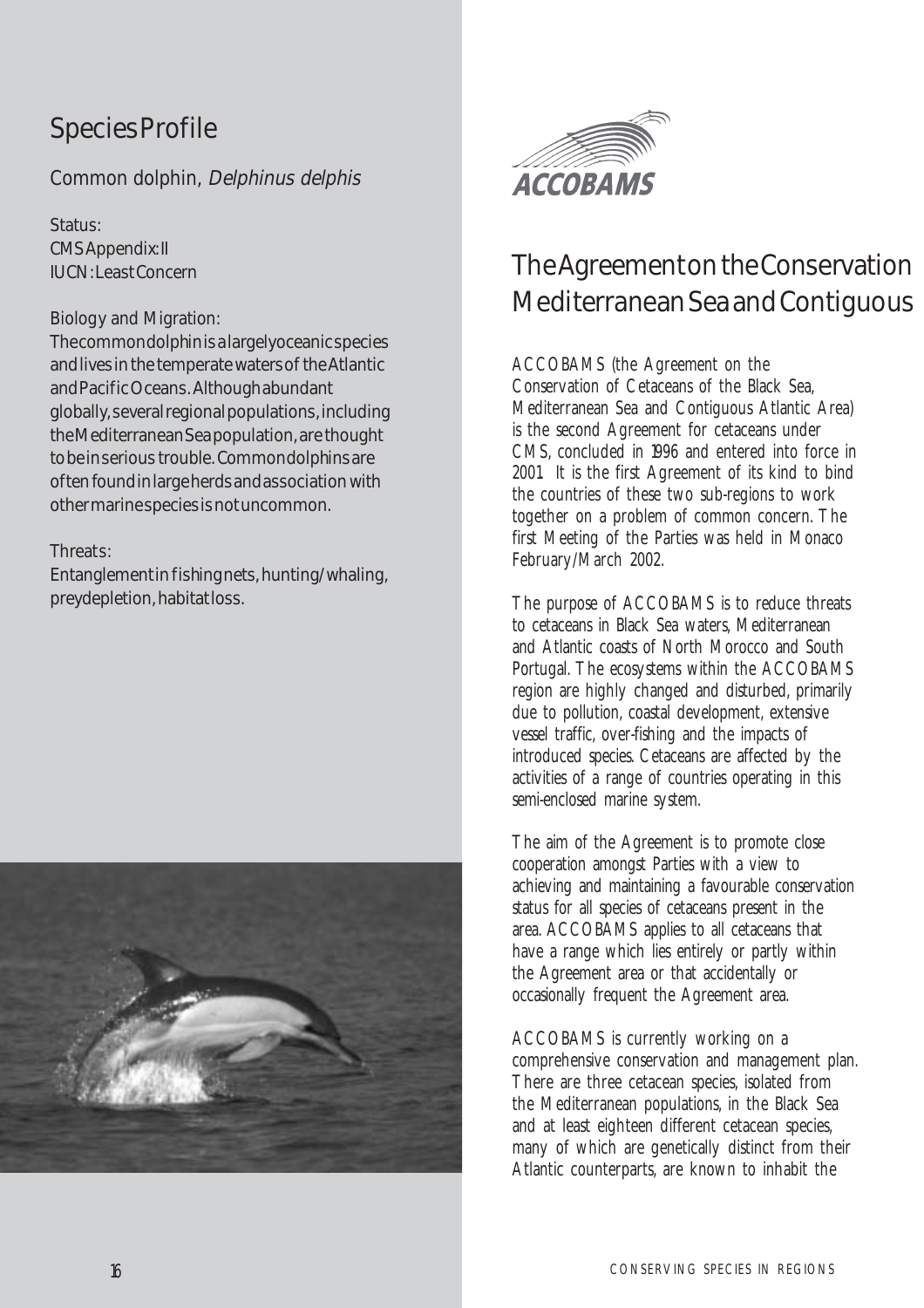## of Cetaceans of the Black Sea, Atlantic Area (ACCOBAMS)

Mediterranean Sea. While various threats, such as incidental catches and pollution are of serious concern, pressure might be most intense on coastal species, such as common dolphins where in some areas a dramatic decline in the past decades has been monitored. However, pelagic species, such as sperm whales and striped dolphins, can also be severely affected.

The Agreement calls on its members to implement a comprehensive conservation plan and to enforce legislation to prevent the deliberate taking of cetaceans in fisheries by vessels under their flag or within their jurisdiction, and to minimise incidental catches.

The ACCOBAMS Action Plan obliges Parties to address the following measures for the conservation of cetaceans:

- Adoption and enforcement of national legislation
- Assessment and management of humancetacean interactions
- Habitat protection
- Research and monitoring
- Capacity building, collection and dissemination of information, training and education
- Responses to emergency situations

Significantly, membership is also open to non-coastal States of the Agreement area ("third countries") whose vessels are engaged in activities which may affect cetaceans. From the beginning, ACCOBAMS involved in its work most of the Range states to the Agreement and developed a close collaboration with non-governmental organisations and scientific community, granting these organisations a status of ACCOBAMS 'Partner'.

### Species Profile

#### **Fin whale,** Balaenoptera physalus

#### **Status:**

CMS Appendix : I and II IUCN : Endangered

#### **Biology and Migration:**

Fin whales can be seen in the Northern and Southern Hemispheres (including the Antarctic) wherever there is deep water. They are least common in the tropics and do enter polar waters but not as often as blue or minke whales. They are often seen offshore from Iceland, Eastern Canada, New England, Baja California and in the Mediterranean. There are at least three geographical populations - in the North Atlantic, in the North Pacific and the southern hemisphere. Some populations may migrate but this is not easy to predict. Those in the Gulf of California appear to be resident all year round. The IWC's Scientific Committee has advised that it has insufficient information on the status of North Atlantic fin whales to assure that the Aboriginal Subsistence Whaling quota set by the IWCfor Greenland are sustainable.

#### **Threats:**

Hunting/whaling, ship strikes, environmental change, noise pollution, chemical pollution.

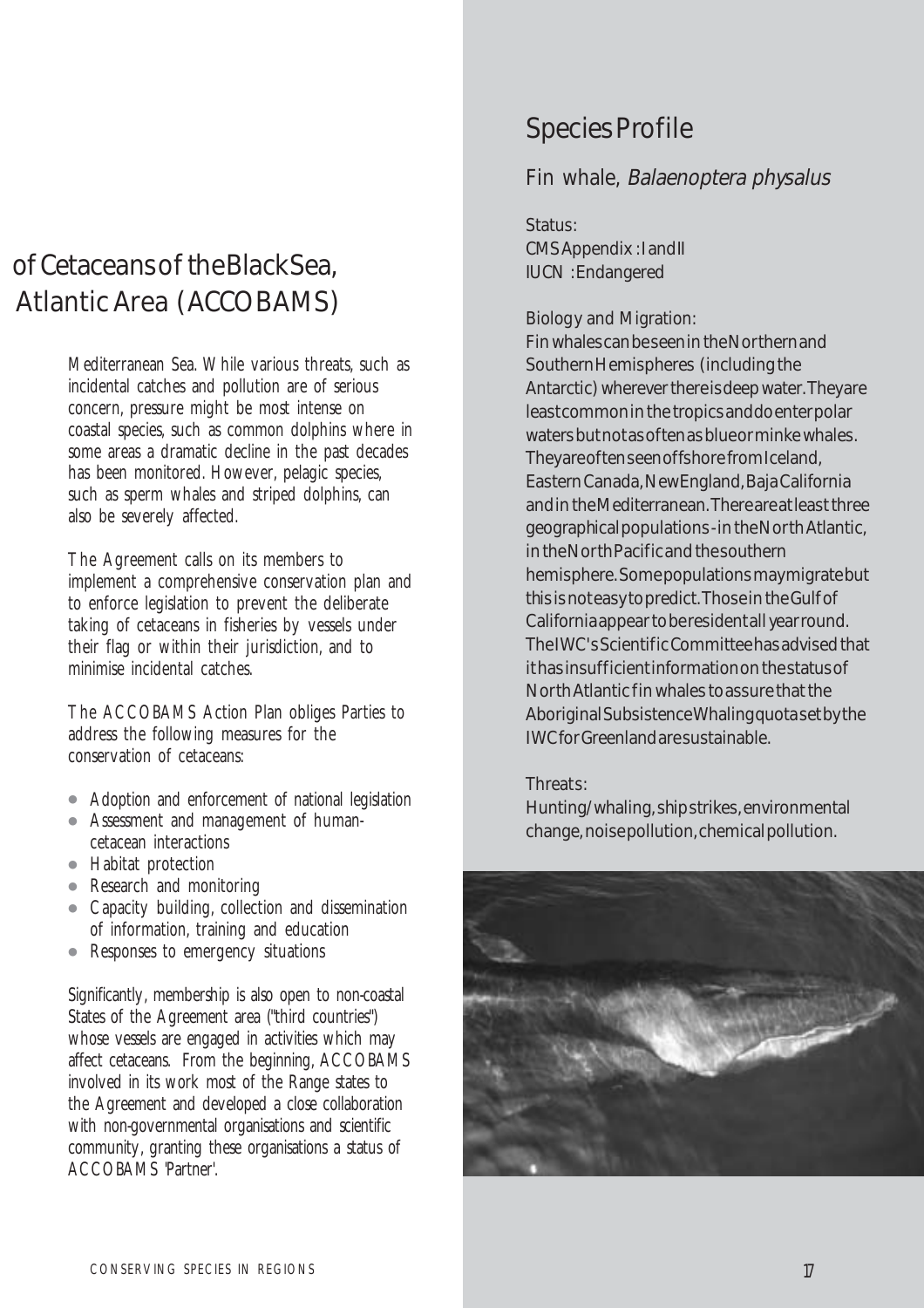#### **Orca,** Orcinus orca

#### **Status:**

CMS Appendix : II IUCN: Lower risk (pending re-assessment)

#### **Biology and Migration:**

Orca, or killer whales, are among the most widely-distributed mammals on Earth. Although they are found in all the oceans of the world, they tend to be small, thinly distributed populations ranging over large hunting areas. Their degree of migration is reflected in the distribution of their preferred prey - in some populations this is potentially thousands of kilometres. Populations can be fewer than one hundred and up to three hundred individuals, in many of the areas of the world where they have been studied. Highly social and long lived, orca stay close together in long-time matrilineal associations of the same individuals which confers an importance to the roles of older animals, especially females. The reproductive rate is very low. Females may have long period in which they continue to exert a strong influence on the group, beyond their calf bearing years.

#### **Threats:**

Pollution, noise, fisheries conflict and prey depletion, habitat loss and climate change, live capture for captivity, hunting/whaling.



## The North Atlantic

The North Atlantic is an extremely diverse marine environment, covering an enormous stretch of ocean that extends from the northwest coast of Africa and the Canary Islands up to Iceland, Scandinavia and the frontier of the Arctic circle. The principal areas of concern are for harbour porpoise bycatch in gillnets and for common dolphins in bycatch pelagic trawls.

In addition to the key work of ASCOBANS, CMS has invested substantively in progressing cetacean conservation work through the development of an Action Plan for the Conservation of Small Cetacean and Manatees of Tropical West Africa and the West Africa Cetacean Research and Conservation Programme that has undertaken a survey of cetaceans in Senegal, The Gambia and Guinea-Bissau. Field activities discovered a previously unknown population of the threatened Atlantic humpback dolphins, Sousa teuszii, which are listed on CMS Appendix II. The program is now focusing on interactions of small cetaceans with fisheries in Ghana and Togo.

The Seventh Meeting of the Conference of the Parties to CMS recommended establishing a CMS instrument on small cetaceans and sirenians in West Africa (CMS Recommendation 7.3).

WDCS research and conservation in the north Atlantic region covers a wide range of species and issues. These include studies on the northern bottlenose whale, Hyperoodon ampullatus, (CMS App II), and harbour porpoise, *Phocoena phocoena*, (CMS App II) rescue and research, in Nova Scotia, Canada. Key humpback whale, Megaptera novaeangliae, (CMS App I) research off the east coast of the USA has recently commenced. UK research focuses on the bottlenose dolphin, Tursiops truncatus, (CMS App II) populations of the Moray Firth in Scotland; and Risso's dolphin, Grampus griseus, (CMS App II), bottlenose dolphin and harbour porpoise off the coast of Wales; whilst outside the UK, WDCS is funding a variety of projects, including sperm whale,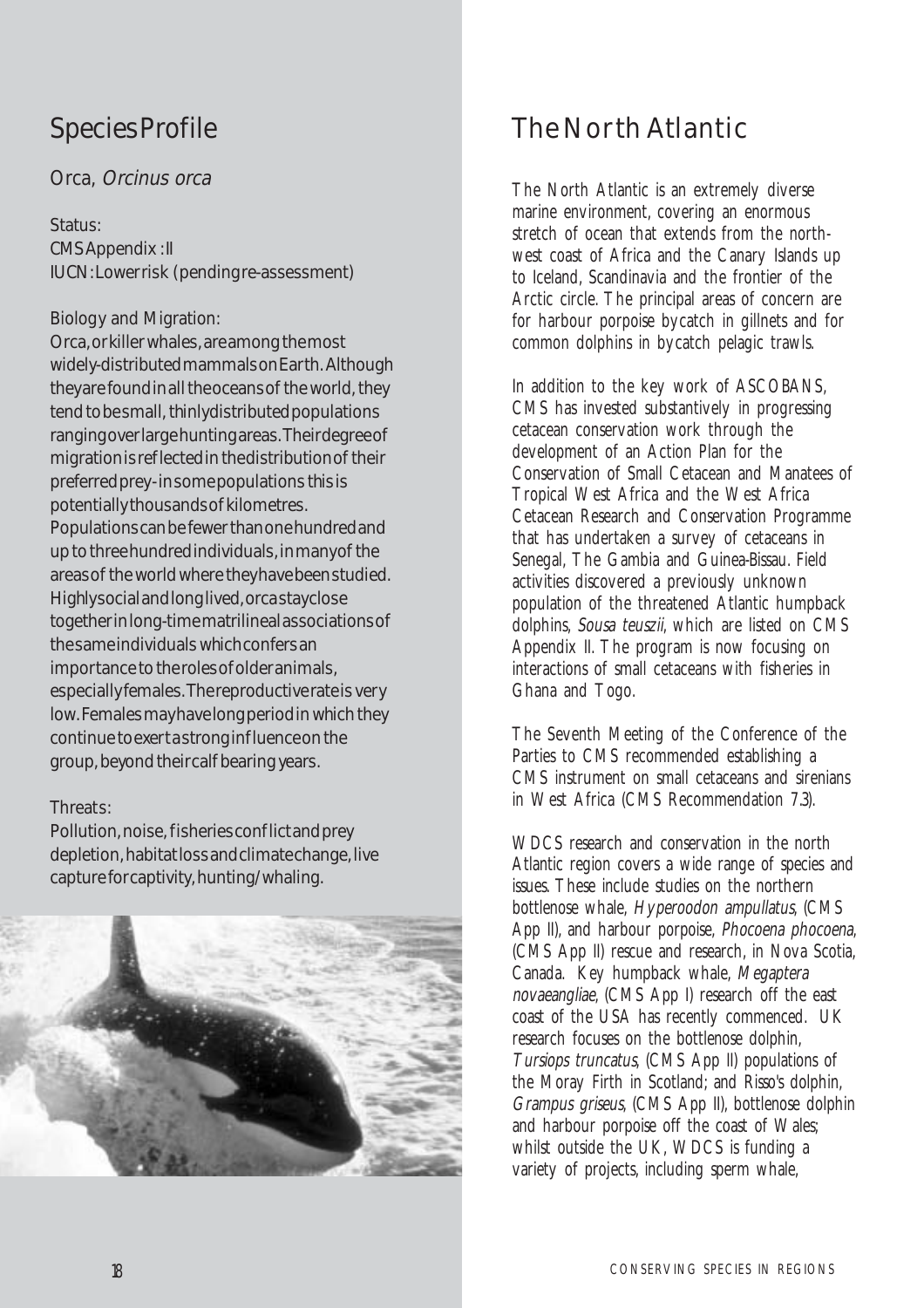Physeter macrocephallus, (App I and II) research in the Azores, Blainville's beaked whale, Mesoplodon densirostris, and other beaked whale species research in the Canaries. WDCS is a founder and the chair of the UK Marine Animal Rescue Coalition which also increasingly acts as a source of advice and expertise for rescue efforts across the whole of Europe.

## The South Atlantic Ocean

The coastal and riverine nature of this region represents another area of fisheries bycatch. In addition, pollution and boat strikes pose increasing threats. Species in the Southwest Atlantic also face widespread habitat loss and degradation and directed hunts.

CMS has concentrated effort on survey work for the Franciscana dolphin, Pontoporia blainvillei, (CMS App I and II). A workshop on the Conservation and Research Priorities of Aquatic Mammals in Latin America was held in October 2002, resulting in a series of recommendations on high-priority conservation needs. A technical review on the conservation status of small cetaceans in southern South America has been released, providing up to date assessment of the available knowledge for the region, identifying research and conservation priorities and evaluating the opportunities for developing an Agreement for small cetaceans in the region.

WDCS research in the South Atlantic region focuses on conservation and population studies of Commerson's dolphin, Cephalorhynchus commersonii, (CMS App II), which is threatened by over-fishing and pollution, and conservation and population studies of orcas, Orcinus orca,(CMS App II) Franciscana dolphins, Pontoporia phocoena, (CMS App I), Peale's dolphins, Lagenorhynchus australis, (CMS App II) off Argentina, and southern right whales, Balaena glacialis australis, (CMS App I), off both Argentina and Uruguay. WDCS has historically supported critically-important work on the tucuxi dolphin, Sotalia fluviatilis, (CMS App II) in the Cananeia Estuary of Brazil.

## Species Profile

#### **Franciscana dolphin**, Pontoporia blainvillei

#### **Status:**

CMS Appendix : I and II IUCN: Data deficient

#### **Biology and Migration:**

This is the only river dolphin species that lives in the sea and prefers shallow coastal waters. Franciscanas are only found in the temperate waters of Eastern South America. Their known range extends from the Doce River, Brazil to Bahia Blanca, Argentina. Sightings are mainly made close to land in water no deeper than nine metres. They are most common in the La Plata estuary but they do not venture upstream farther than Buenos Aires. They are rarely seen in the winter months which suggests some form of seasonal movement.

#### **Threats:**

Entanglement in fishing nets, prey depletion, habitat loss, human disturbance, chemical pollution, noise pollution.

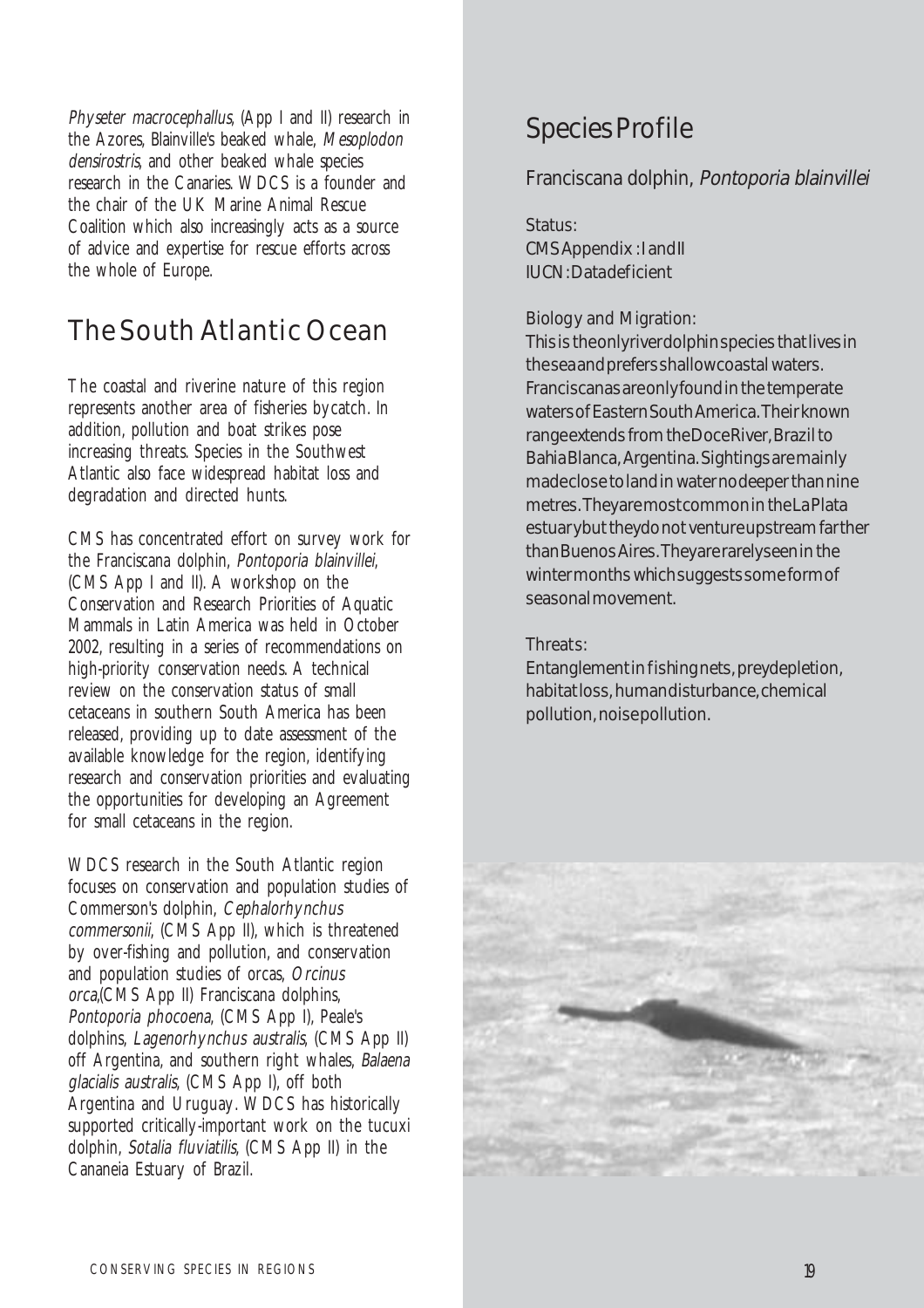**Ganges River dolphin**, Platanista gangetica gangetica

**Status:** CMS Appendix I and II IUCN: Endangered

#### **Biology and Migration:**

Ganges River dolphins are found in the Ganges, Meghna and Brahmaputra river systems of Western India, Nepal, Bhutan, and Bangladesh and the Karnaphuli River, Bangladesh. There is discontinuous distribution from the foothills of the Himalayas to the limits of the tidal zone. During the dry season, when the river levels are low, the adults tend to stay in the main river channels. During the monsoon season, they move into creeks and tributaries. Some juveniles rarely leave the tributaries. There are usually more dolphins at junctions where two rivers meet, and just downstream of shallow water. They prefer deeper water, but can be seen in water as shallow as a metre. The building of dams prevents Ganges River dolphins from following migration routes that they may have previously taken.

#### **Threats:**

Habitat loss (dam building and dredging), prey depletion, chemical pollution, hunting/whaling, entanglement in fishing nets human disturbance, noise pollution, boat traffic.



## South Asia and the Indian Ocean

Cetaceans in South Asia and the Indian Ocean are subject to a wide range of threats. Habitat loss is especially critical for cetaceans with a limited range, such as the riverine and coastal dolphins. Pollution is known to be high in parts of the region and coastal and riverine artisanal and commercial fisheries bycatch is also a significant issue. Research indicates that there is a consistent rise of water temperature, which is likely to be related to climate change. Erosion and flooding along the some coastlines is also expected to increase.

In 2002, the Seventh Meeting of the Conference of the Parties to CMS supported further research into threats and populations studies for cetaceans in the Bay of Bengal and will explore further options with regard to a CMS instrument in the future (CMS Resolution 7.7). CMS in collaboration with WDCS is engaged in a survey of cetaceans in the Bay of Bengal focused on distribution and initial assessment of **threats** 

WDCS research and conservation in the South Asian and the Indian Ocean regions focuses on the Ganges River dolphin, Platanista gangetica gangetica, (CMS App I and II) along the Ganges and Brahmaputra rivers of India and Bangladesh, and in Pakistan, on the Indus River dolphin, Platanista minor. WDCS also funds work to monitor the status of the Irrawaddy dolphin, Orcaella brevirostris, (CMS App II) in the Sundarbans of Bangladesh. WDCS has historically also contributed to humpback whale, Megaptera novaeangliae, (CMS App I) research off Madagascar.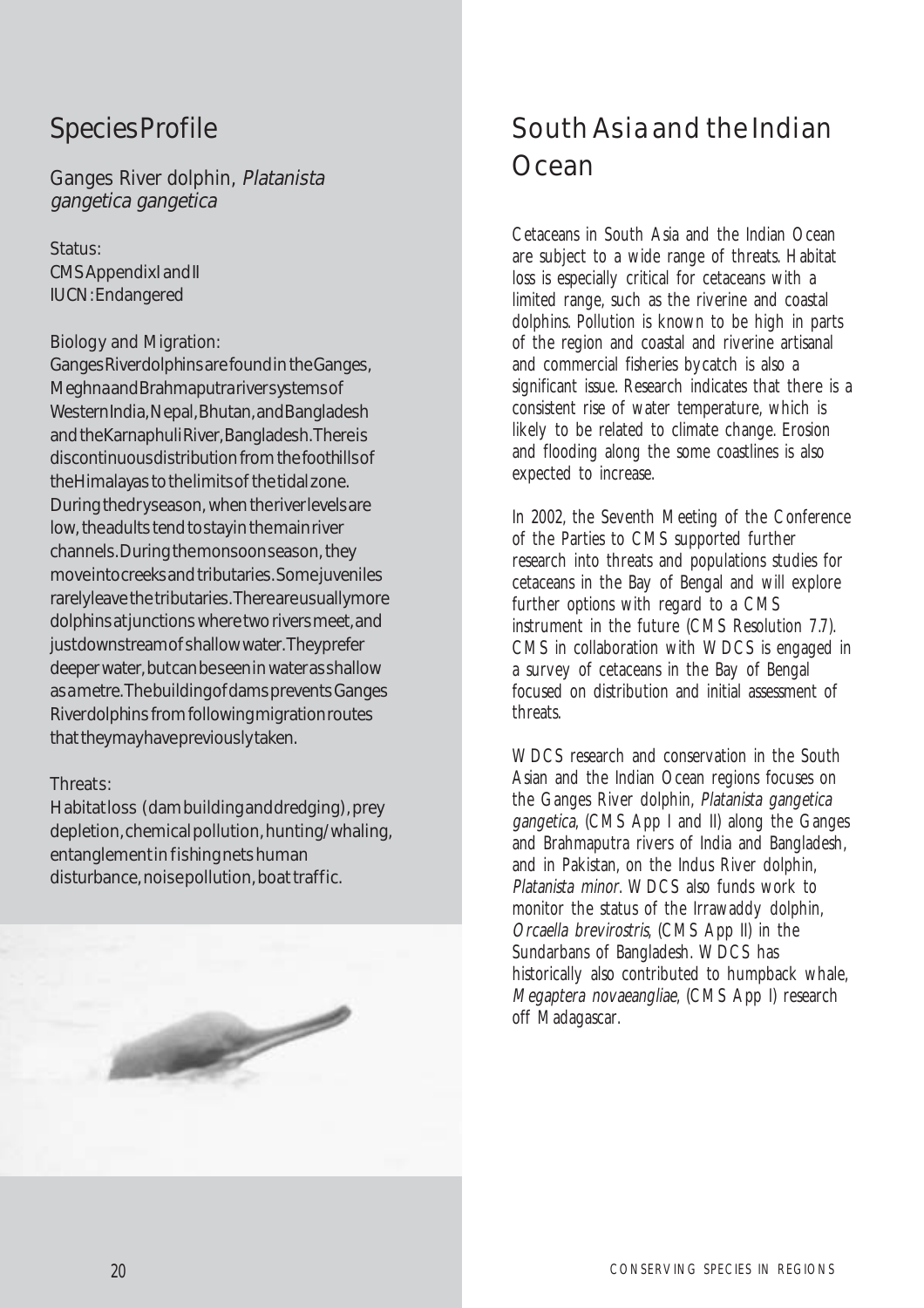## South East Asia and the South China Sea

The South East Asia region is a combined temperate and tropical region, with many island and coastal ecosystems. The coastal fishing intensity in this region represents an area of concentrated fisheries interaction and bycatch for cetacean species. Species in the Central West Pacific and South China Sea also face habitat loss and degradation, prey depletion, chemical pollution, live captures and directed hunts.

CMS has developed strong research interests in South East Asia, with a project to investigate the status of cetaceans in the Gulf of Tonkin. More recently CMS collaborated with Australia on a survey of cetaceans in the Timor Sea. Two conferences on the biology and conservation of small cetaceans in South East Asia have been held concluding with a draft Action Plan for the conservation of marine mammals in South East Asia. The Seventh Meeting of the Conference of the Parties to CMS encouraged the development of an appropriate CMS instrument on small cetaceans and dugongs in South East Asia and adjacent waters (CMS Recommendation 7.4).

WDCS research and conservation efforts in the region are focused on a program to reduce threats to Irrawaddy dolphins, Orcaella brevirostris, (CMS App II), in Indonesia, Thailand and Myanmar, in addition to work assessing the status of Indo- Pacific humpbacked dolphins, Sousa chinensis, (CMS App II), in the Andaman Sea and Gulf of Thailand.

## Species Profile

#### **Irrawaddy dolphin**, Orcaella brevirostris

#### **Status:**

CMS Appendix : II IUCN: Data deficient (some populations are considered critically endangered)

#### **Biology and Migration:**

This species of dolphin lives in the shallow, tropical, and sub tropical waters of the Indian and Pacific Oceans, around Indonesia, Northern Australia, and South East Asia. It prefers to live near to the coast and at the mouth of rivers. It also lives upstream in some tropical rivers, such as the river Ayeyar wady (formerly Irrawaddy) in Myanmar (formerly Burma), Mahakam of Indonesia and Mekong of Laos. The species also occurs in isolated waters bodies including Chilka Lake in India and Songkhala Lake in Thailand. It is unusual for an Irrawaddy dolphin to swim farther than two kilometres away from the shore, because they prefer sheltered areas and more cloudy/ turbid waters.

#### **Threats:**

Hunting/whaling, entanglement in fishing nets, habitat loss, human disturbance, live capture for captivity.

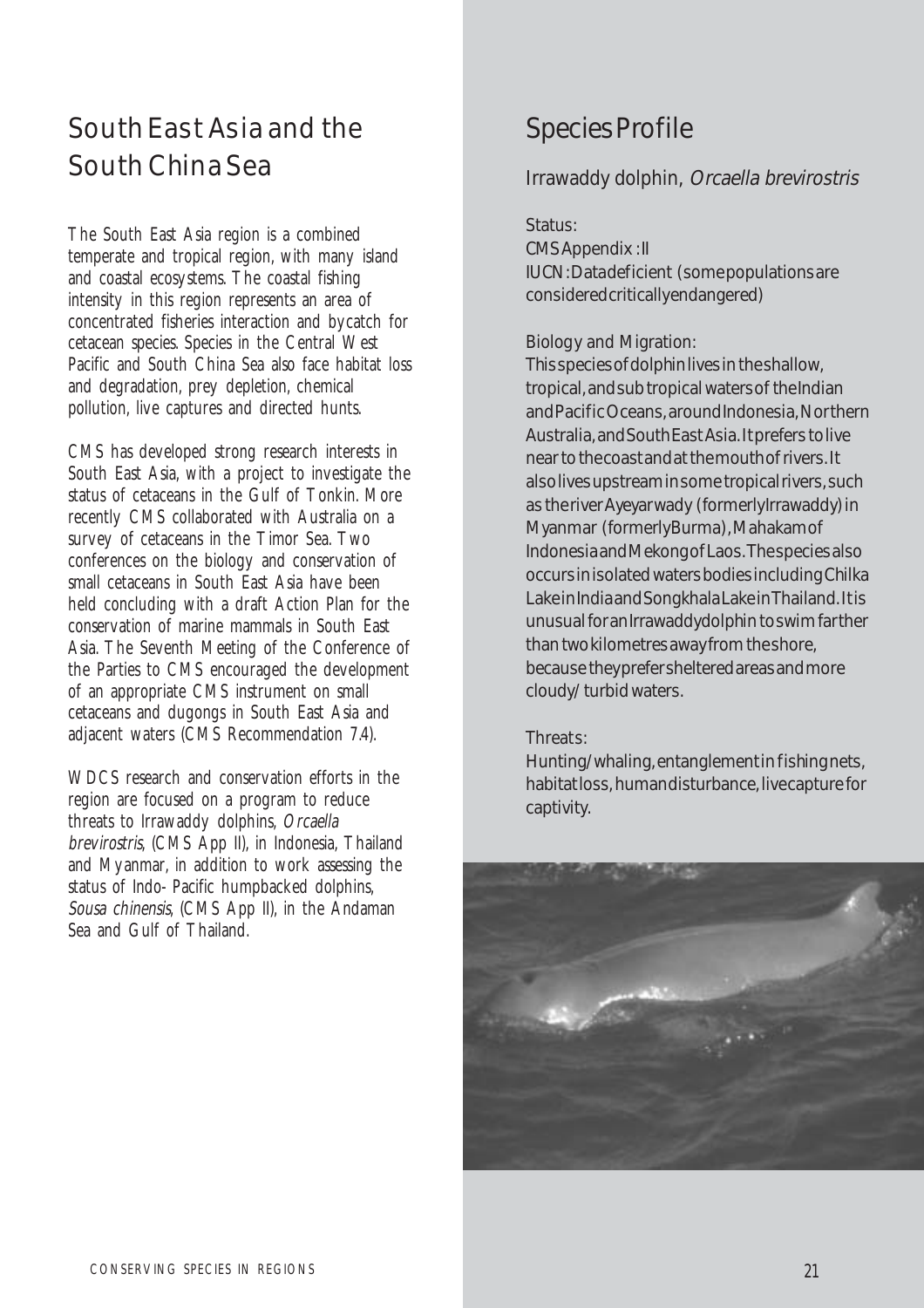**Humpback whale,** Megaptera novaeangliae

**Status:** CMS Appendix: I IUCN: Vulnerable

#### **Biology and Migration:**

Humpbacks are found in all the oceans of the world but their distribution changes with summer and winter seasons. Most humpbacks migrate each year from their feeding grounds in polar regions in the summer to breeding areas in the warm waters around the Equator in the winter. Northern Hemisphere populations probably never meet Southern Hemisphere populations. Their worldwide population was believed to be divided into various populations (one on either side of both the North Atlantic and North Pacific, and seven in the Southern Hemisphere) with little or no interchange between them. Now, however, it is known that there is certainly some mixing between breeding groups in each ocean basin.

#### **Threats:**

Environmental change, noise pollution, chemical pollution, entanglement in fishing nets, prey depletion, hunting/whaling.



## The North Pacific Ocean

The North Pacific is a temperate to tropical region, that historically has very high dolphin mortalities occurring in the Eastern Pacific tuna fishery. A number of countries also hunt or whale for a range of cetacean species from Dall's porpoise to the great whales. Recently, fisheries bycatch in West Pacific net and trawl fisheries has increased.

WDCS research and conservation in the North Pacific region focuses on the blue whales, Balaenoptera musculus, (CMS App I) found off Baja California Peninsula, Mexico. In the Northwest Pacific, research has focused on the life history and ecology of a population of orcas, Orcinus orca, (CMS App II) living off the coast of Russia, north of Japan. In the Northeast Pacific, WDCS is funding research into both the northern and southern resident populations of orcas, found off British Columbia, Canada and Washington State, USA.

## The South Pacific Ocean

This region is one of three that are likely to face the most acute effects of climate change. Cetacean interactions with fishing fleets in the South Pacific Ocean (specifically tuna) are now receiving greater attention and bycatch remains a significant issue in the southeast Pacific.

WDCS research and conservation in the region focuses on projects to protect the boto, Inia geoffrensis, (CMS App II) in the Colombian Amazon and Orinoco rivers; humpback whale, Megaptera novaeangliae, (CMS App I) research along the coast of Ecuador; bottlenose dolphin, Tursiops truncatus, (CMS App II ) research in Peru, and blue whale, Balaenoptera musculus, (CMS App I) research off Chile. In New Zealand, WDCS supports stranding rescue work, as well as the only research project dedicated to orcas, Orcinus orca, (CMS App II) in the South Pacific, and Hector's dolphin, Cephalorhynchus hectori, conservation work, in the Banks Peninsula Marine Mammal Sanctuary near Christchurch.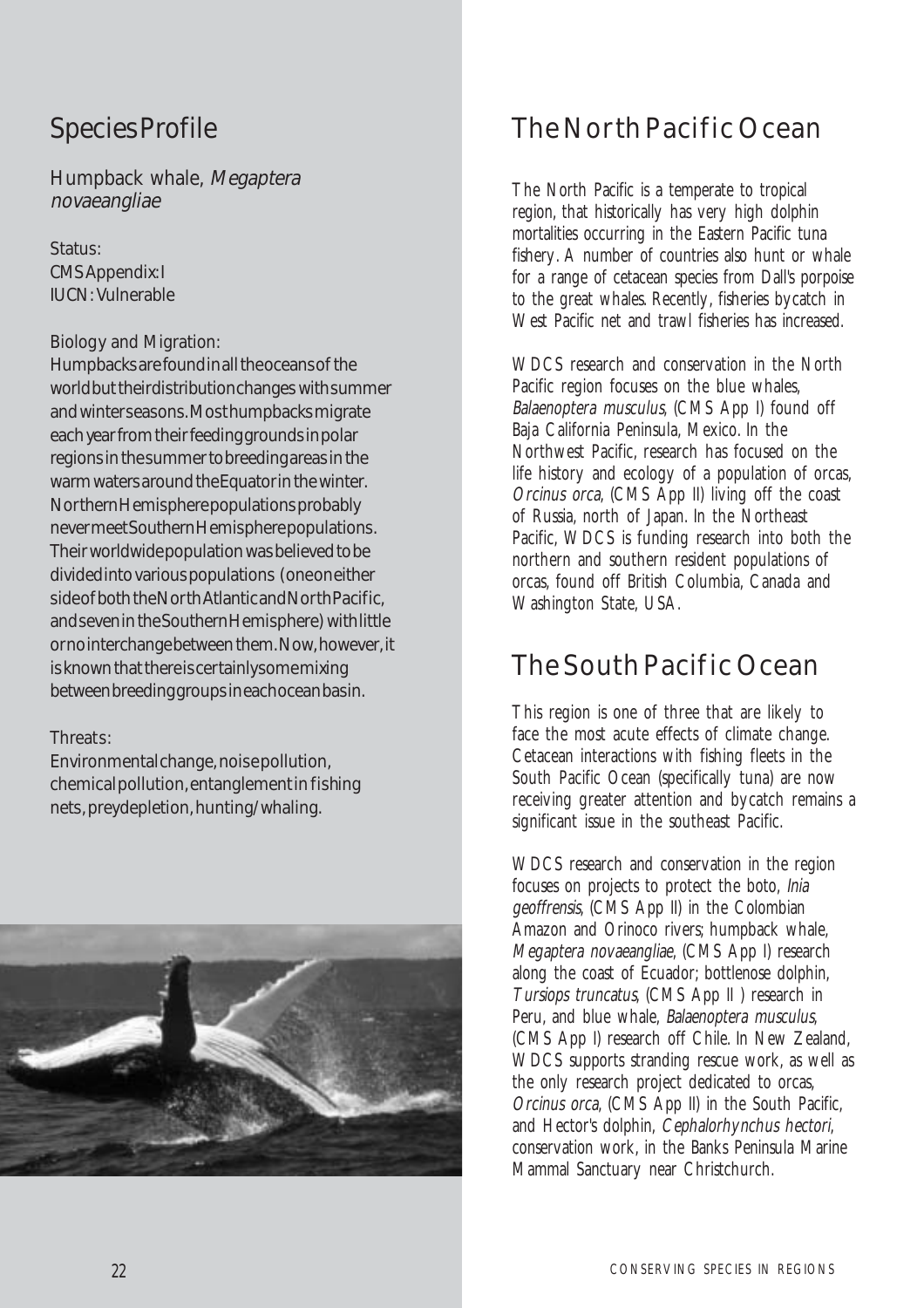## The Arctic Ocean

Ozone depletion and global warming threaten cetaceans world wide, but nowhere are the impacts more prominent than in the polar regions. Around ten percent of all the world's riverine discharge flow into the Arctic Ocean, resulting in elevated pollutant levels - a particular concern for cetaceans as marine top predators. Some populations of narwhals, belugas and bowheads are still threatened by hunting.

## The Southern Ocean

Like the Artic, this region represents one of the areas likely to face the most acute effects of climate change. In addition cetaceans are still hunted by scientific whaling fleets. The international fishing industry is known to be expanding their krill harvest for aquaculture feed and science, further depleting this critical food source. Noise pollution, chemical pollution and marine debris are also issues to manage in the southern ocean.

WDCS research and conservation in the region focuses on distribution and abundance research, using Southern Ocean tourist vessels as platforms of opportunity for long and short term population monitoring of minke, fin, humpback and other cetacean populations. Historically, WDCS has funded research into southern right whales, Balaena australis, (CMS App I) off the sub-Antarctic Auckland Islands.

### Non-Governmental organisations that work on the conservation of cetaceans

ASMS, Swiss Marine Mammal Protection Greenpeace GSM, Society for the Conservation of Marine Mammals HSI, Human Society International IFAW, International Fund for Animal Welfare IUCN, World Conservation Union Tethys Research Institute WDCS, Whale and Dolphin Conservation Society WWF, World Wide Fund for Nature International

## Species Profile

#### **Beluga (white whale),** Delphinapterus leucas

**Status:** CMS Appendix : II

IUCN: Vulnerable

#### **Biology and Migration:**

Belugas are found in Arctic regions. There are a number of beluga populations including one in the Bering, Chukchi and Okhotsk Seas; another in the high-Arctic Canada and west Greenland; in Hudson Bay and James Bay (Canada); and another in the Svalbard area (north of Norway); and there is also a small population in the Gulf of St Lawrence, Canada. They generally spend summer in shallow bays and estuaries and winter in areas of pack-ice, breathing through cracks and holes in the ice.

#### **Threats:**

Hunting/whaling, habitat loss, boat traffic/human disturbance, chemical pollution, live capture for captivity.



\* All IUCN status references are taken from the Dolphins, whales and porpoises: 2002-2010 Conservation Action Plan for the World's Cetaceans, (2003) Reeves Randall R, Smith Brian D, Crespo Enrique A, and Notarbartolo di Sciara Giuseppe (compilers), IUCN/SSC Cetacean Specialist Group, IUCN, Gland, Switzerland and Cambridge, UK